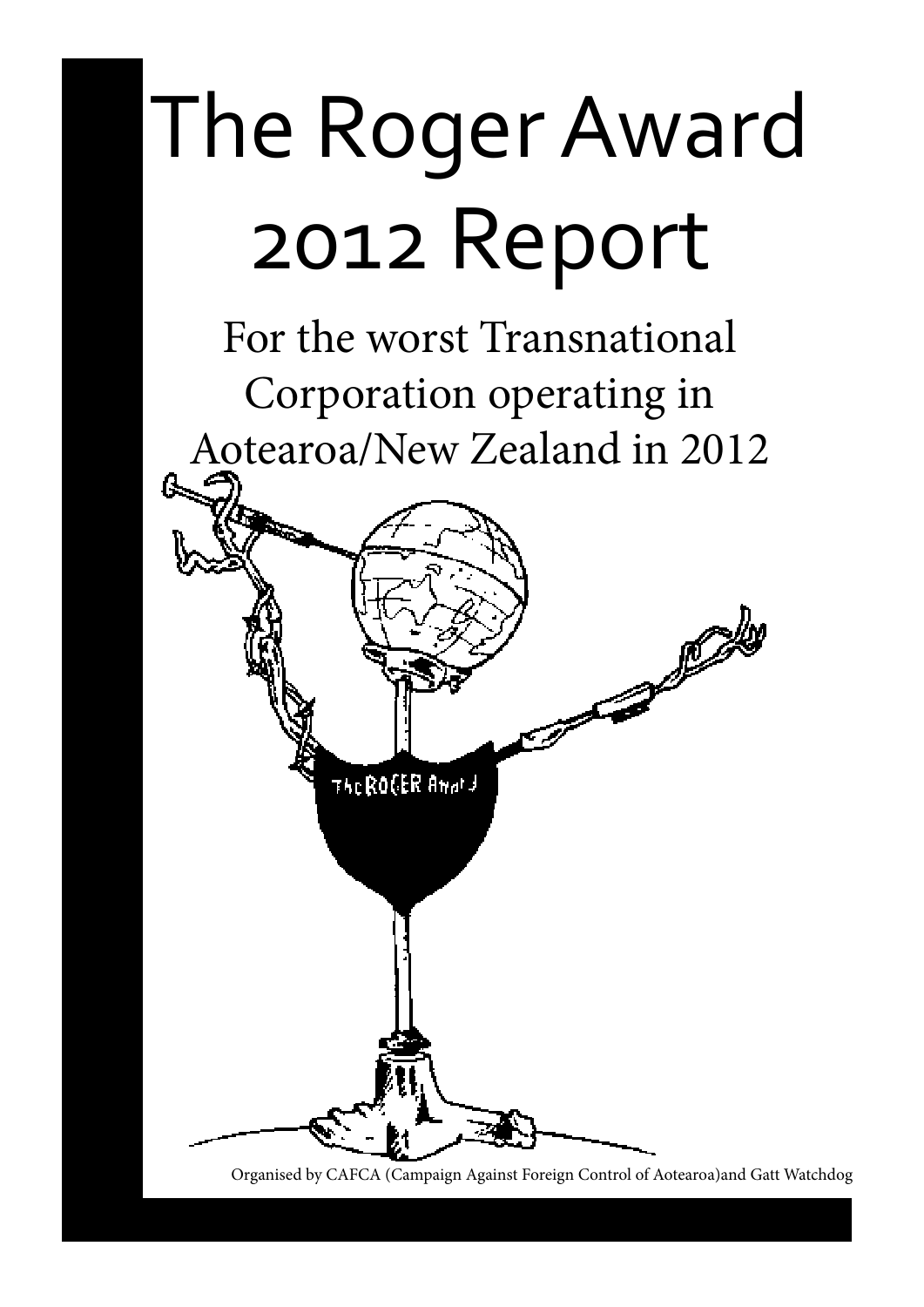## **2012 Roger Award**

**For The Worst Transnational Corporation Operating In Aotearoa/New Zealand**

## **Judges' Statement**

## **Winner Taejin Fisheries Co. Ltd**

## **Second = Rio Tinto Alcan NZ Ltd King Salmon**

## **Accomplice Award The Government United Fisheries Ltd**

## **Judges Paul Maunder, Christina Stringer, John Maynard Sam Mahon, Wayne Hope**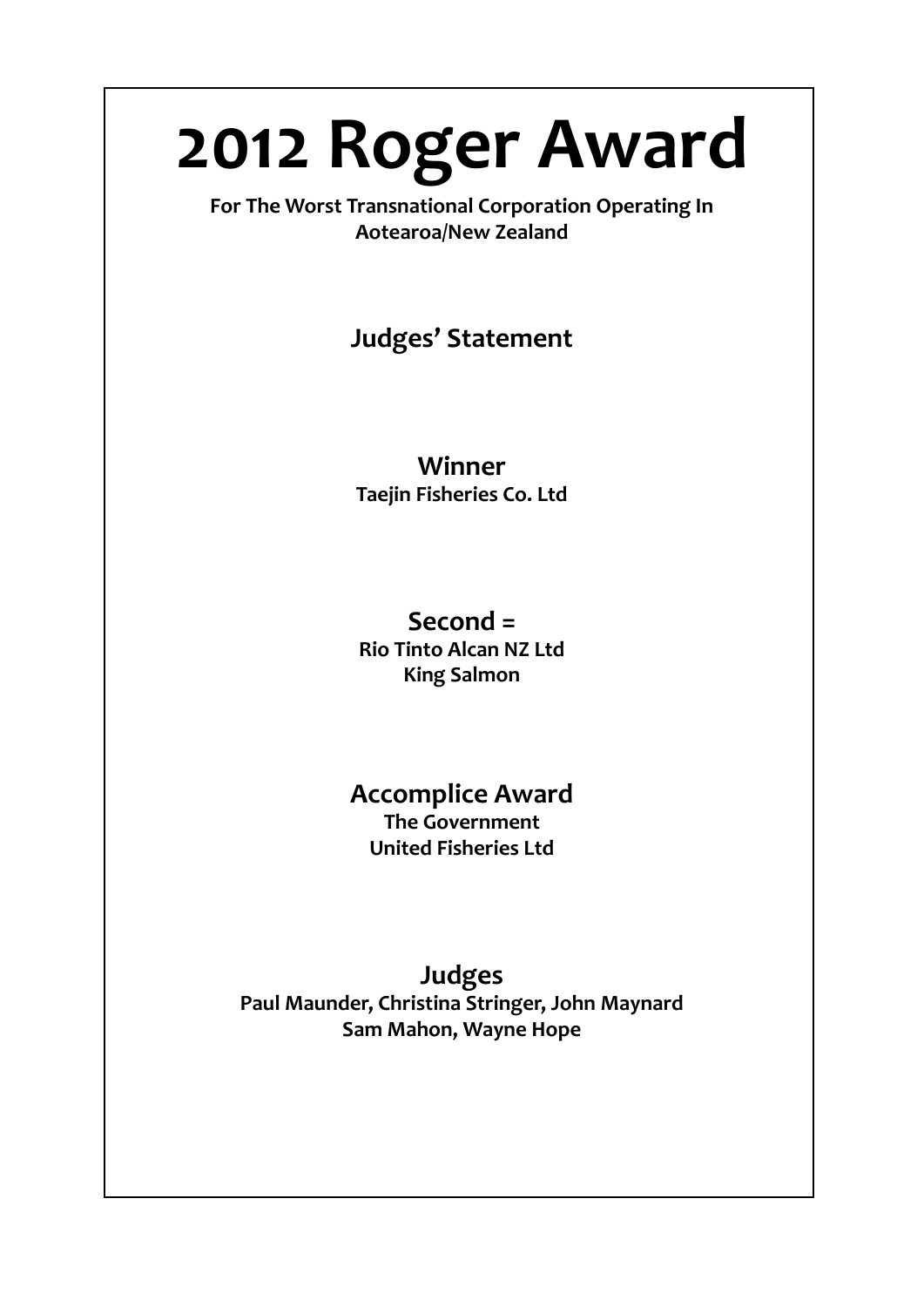## **Judges' Statement On 2012 Roger Award**

## **Paul Maunder, Chief Judge**

The judges for the 2012 Roger Award came from very different societal roles. Wayne Hope and Christina Stringer are both university lecturers. Wellington-based John Maynard is a postie, union delegate and President of the Postal Workers Union, as well as a political activist in his own community. Cantabrian Sam Mahon is an artist, writer and activist, and I am a West Coast based writer, theatre and film director, community activist and coordinate the Local Affiliates Council of trade unions.

It is an honour to have been given this role of Chief Judge and to write the Judges' Statement. But I am also sceptical of myself in this role, for as an artist I work primarily from the imagination, which is a very different role from that of the politician. Although I have academic credentials in my own field, I don the academic hat with reluctance, certainly in the field of economic and political analysis, where I am more interested in contradiction, and in which I find the most telling writers currently adopt almost a prophetic tone. This report then will inevitably be different, be, in many ways, an act of story telling, in the sense that American philosopher Fredric Jameson views story telling:

"I always insist on a third possibility beyond the old bourgeois ego and the schizophrenic subject of our organisation of society today: a collective subject, decentred but not schizophrenic. It emerges in certain forms of storytelling that can be found in Third World literature, in testimonial literature, in gossip and rumours, and in things of this kind. It is a story telling which is neither personal in the modernist sense, nor depersonalised in the pathological sense of the schizophrenic text. It is decentred, since the stories you tell there as an individual subject don't belong to you; you don't control them the way the master subject of modernism would. But you don't just suffer them in the schizophrenic isolation of the First World subject of today".<sup>1</sup>

The Roger Award investigates the doings of the chosen transnationals, then judges these operations according to criteria of economic dominance, profiteering and dishonesty; the treatment of workers and clients: interaction with the environment: and political interference. Underlying these criteria is an implicit framework of national, regional and community integrity as the preferred state of affairs: that there should not be economic dominance by a corporation, that they shouldn't make undue profits, that they should be honest, should treat their workers and clients fairly, that they should not despoil the environment, and that they should not interfere politically - either at the national or local level. This framework has been tenuous, to say the least, since the onset of globalisation, a tendency whose very essence has been to increase profits, to exploit cheap labour, to open up national and local trade to transnationals and to transcend sovereign boundaries.

## **Finalists**

**Vodafone BAT (British American Tobacco) Newmont Waihi Gold IAG (Insurance Australia Group) the Australian-owned banks (ANZ/ASB/BNZ/Westpac collectively) Rio Tinto Alcan NZ Ltd/NZ Aluminium Smelters Ltd King Salmon Taejin Fisheries Co. Ltd.**

The nominations were often sketchy, consisting mainly of a few lines accompanied by a gathering of newspaper clippings focussing on the particular transnational. In the case of British American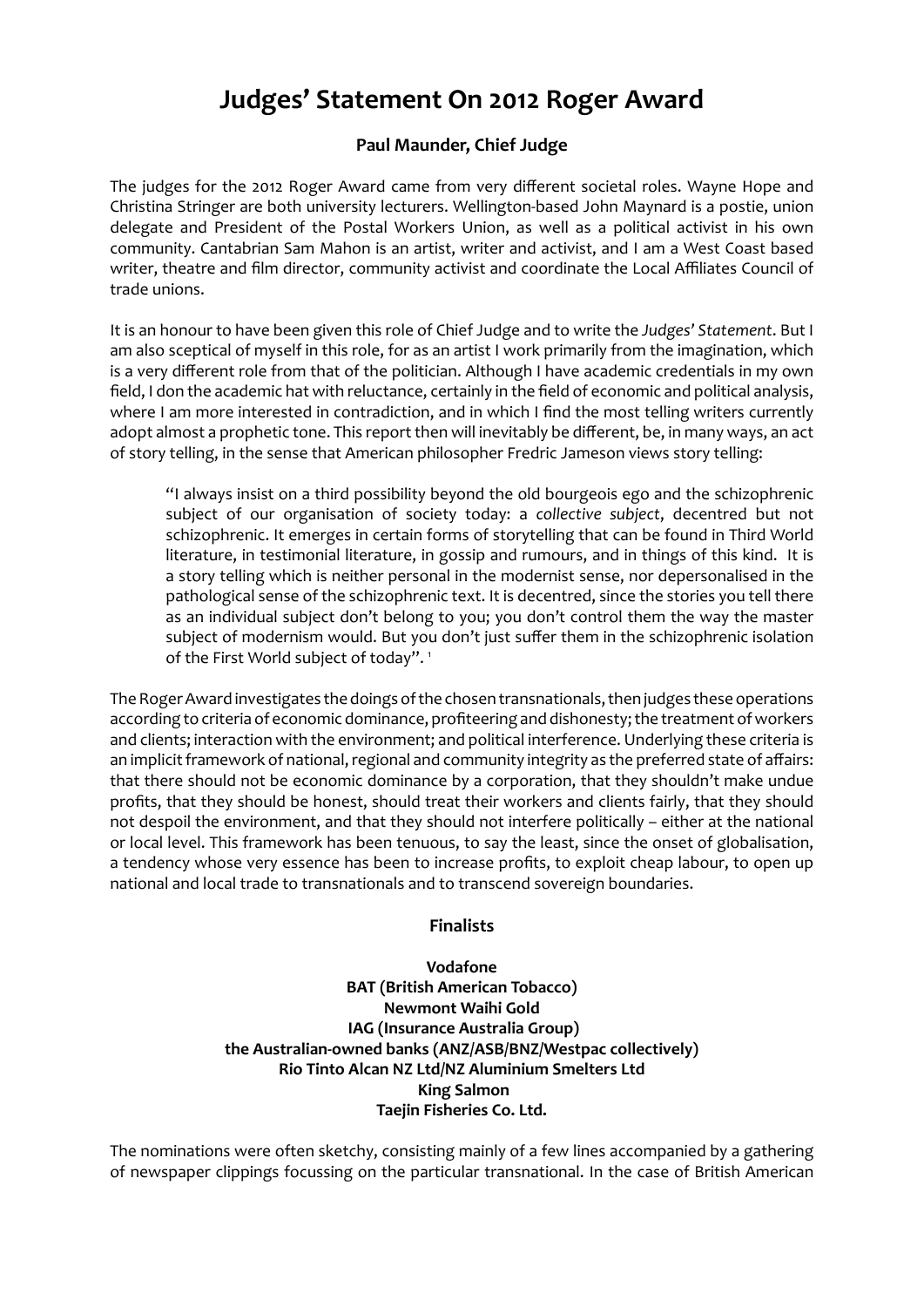Tobacco, this extended to blogs and twitters. But there was greater analysis of the Taejin nomination and certainly a strong community analysis in the case of King Salmon. Scoring was done via a system of marking. One of our judges, Christina Stringer, was part of a group which published a report on the activities of foreign charter vessels, and sensing a possible conflict of interest, simply entered the average mark of the other judges in terms of the Taejin nomination. One would gather from this "competition", however, that the press is still serving its function, if the reader is prepared to search, and that certainly the business pages are revealing.

The judging and the judgements resonate at a variety of levels. One level is that of revelation and a resulting outrage that these things are happening. Another is perhaps nostalgia for a previous time of national integrity. Another level is that of undergrad cheekiness – giving the fingers to the rich and powerful. There is also a level of pastor sermonising on the evils that have resulted from the fall, when Roger Douglas ate the neo-liberal apple. Behind the resonance there is however, as well, a suggested sub text: What is to be done? Can this ideology and accompanying belief that there is no alternative (TINA) be subverted?

#### **TINA Has Staying Power**

There is a view of late, for example, Brian Easton's latest article in Foreign Control Watchdog, that neo-liberalism as an ideology is dead.<sup>2</sup> Perhaps in its purist ACT form (that all Government is necessarily bad), it may be, but the key programme of market-based economics, with labour being simply a traded resource, of managerialism  $\frac{3}{2}$  applied across the board, of limited Government interference in free trade, and of an openly traded currency, remain in place, virtually across the political spectrum. And TINA has been around long enough to have penetrated deeply.

Greymouth/Mawhera, the closest town to where I live, is in economic difficulties because it is largely dependent on unsustainable corporate activity. There have been a series of visioning meetings to try and find a way forward. The last one I attended was made up of the community sector. The key factors for a healthy community were put up: equity, good housing, public services available, active lifestyles, sustainable employment, cultural integrity, social and community capital, communities at the centre of planning... on it went, this description of Nirvana. I had to intervene: Without tackling globalisation and neo-liberalism, I pointed out, all this is pie in the sky. A roomful of blank eyes turned to me. The community sector, often the political sector, is on the one hand, sleeping with TINA, on the other having these neo-communitarian dreams. In writing this report I want to be aware of this contradiction, otherwise we will be simply posturing, without pondering this fundamental problem of TINA's very successful seduction, and the fact that we keep voting her/him into our bed. 4 This in turn begs the question of how democratic the democratic system is; the role of hegemony and so on. Currently we are faced with the asset sale contradiction: when is a mandate a mandate? Or do we share the cynicism of Rightwing commentator, Neale McMillan, when he writes:

"The major parties know in their heart-of-hearts that it was not specific policies that determined the election results, but rather the cumulative effect of jiggery-pokery with John Banks in Epsom, the Prime Minister's personal popularity, and a lack of confidence in Labour forming a government".<sup>5</sup>

In plainer words, the electorate is politically illiterate and elections: a sort of reality TV show.

#### **The Also-Rans**

As we read through the evidence put forward by the nominators, the tales of skulduggery and manipulation were writ clear. UK-based **Vodafone**'s NZ branch, for example, told some serious lies in its advertising and its service contracts and was prosecuted by the Commerce Commission. Meanwhile the corporation built its market position by acquiring Telstra Clear. But perhaps the latter is jockeying for position in order to take over Telecom without falling foul of the Commerce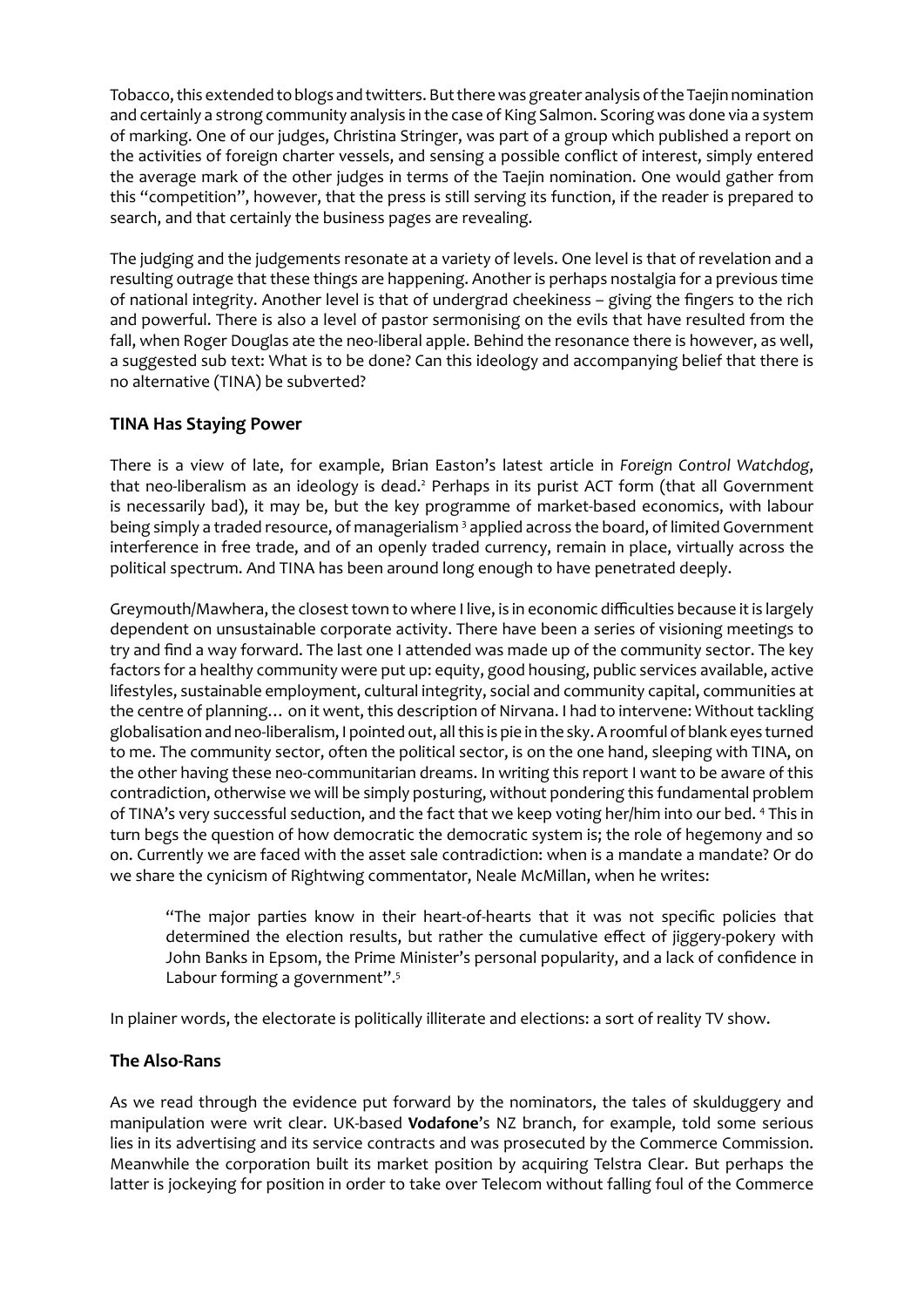Commission's monopoly rules. These are of course, transnational games with the customer mere pawns. We have come to accept these games as "normal", as "necessary", for without them we would not have access to the range of product that is desirable. That is TINA speaking.

When we turned to the nominee British American Tobacco, we were on different ground. It is easy to condemn a corporation whose product is known to be harmful to health and addictive. The anti-smoking campaign has been remarkably successful at the sovereign level, with its aim of making New Zealand smoke-free by 2025. It has succeeded in banning smoking from pubs, public buildings, prisons and parks, and is aiming to tackle the beaches. It is led, not by the consumers, but by the non-consumers. The tax on the product continues to rise and the packets are covered with health warnings and not on public display. The problems associated with smoking are well documented and well publicised. But as well, there is something odd happening here. Alcohol is surely as damaging (involved in 70% of crime according to the Police Commissioner $^{\circ}$ ) and for some people, just as addictive. Fatty takeaway foods, sugar-saturated drinks, computer games, sedentary life styles, baby infant formulas are all problematic to health... But with the anti smoking campaign, we have been able to restore national sovereignty; we have been able to achieve something. Hence the outrage when BAT decided to retaliate as the demand for plain packaging was placed on the agenda. They embarked on a Website-based "ideological crusade" in the words of one of our judges and threatened to take the government to the World Trade Organisation, which will be a costly exercise no matter who wins. So here we have a clear case of a transnational brand versus political sovereignty. But if only this level of moral outrage could be turned onto the Trans-Pacific Partnership Agreement (TPPA)...

We turn to **Newmont Waihi Gold**, a corporation with headquarters in Colorado, and its Waihi Mine, and find that the issues are somewhat complex. Mining is a grubby business environmentally, for it requires digging holes in the ground. It also requires heavy machinery, explosives, and it creates noise and dust and mess. But as well, modern technology requires stuff that comes out of the holes. Since the arrival of the Pakeha, Waihi has revolved around the mine, but a few years ago it was announced that the mine would close in 2007 and the giant hole, a truly remarkable sight, would be filled with water to form a lake. Some people from outside the area bought the relatively cheap housing in the hope that the town would enable a pleasant, post-mining lifestyle. Instead, the company changed its mind. The mining has continued and it is now planned to tunnel under areas of the town itself. The newcomers are understandably, very angry. And environmentalists such as Green Party MP, Catherine Delahunty, continue to argue that mining has no place in an area such as the Coromandel. The company is trying to silence criticism through various charitable bribes including topping up sale prices of houses. The explosions, the vibration and the dust continue. But others in the town, those employed at the mine and shopkeepers, are pro-mining for economic reasons. That's mining. It's a messy, divisive business, with the companies, like Newmont Waihi Gold, generally holding the upper hand. And of course the National-led Government continues to believe that mining will be the country's economic salvation.

#### **Disasters Natural & Manmade**

Feeling a little depressed, we move to post-earthquake Christchurch - strange phrase that - we seem to be in an era of posts - post modern, post mining, post earthquake... Capitalism has kept us in its clutches by being very productive and allowing the workers to purchase some of the produce. And post WW11 the range of stuff we in the West have access to has vastly increased: house and innumerable gadgets, car(s), boat, second house etc. Our private equity, which we can pass on to our children, has grown – for the middle class and upper working class anyway. It's a big part of TINA's embrace - and the insurance business makes it relatively secure. It often drives a hard bargain, but generally, if the house burns down, they build us another. In the meantime they invest their funds and reinsure themselves as well, a process which no one knew much about, until a city fell down.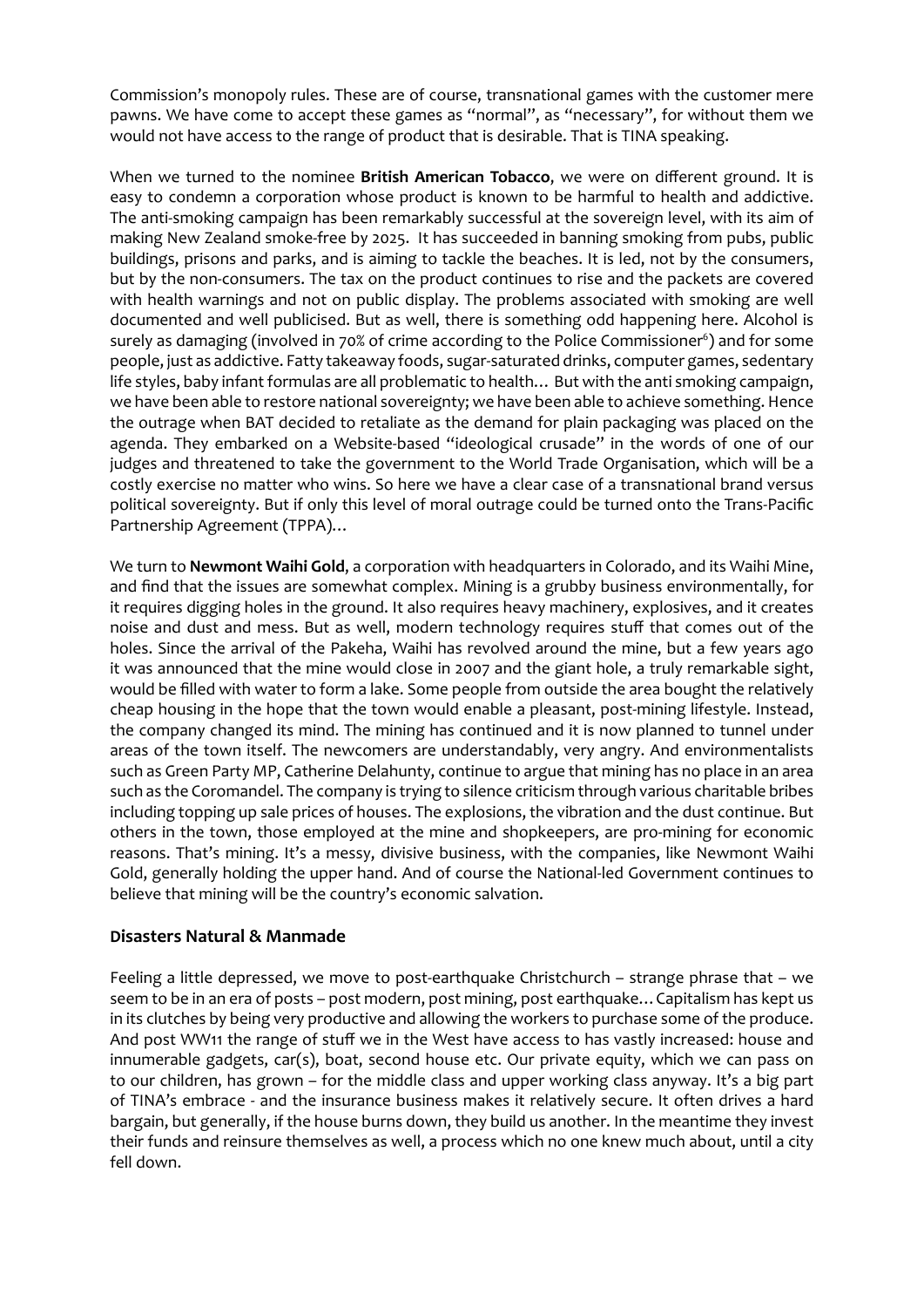This challenged the insurers because statistically, it wasn't good for their profit margin. And add volatile weather and a variety of consequent disasters world wide, it was looking problematic. But as well, and here it gets complex, the Government provided some cover for natural disasters, giving up to \$100,000 to the home owner for damage occurred. But this had been set years ago and should have doubled to take into account the increase in house prices. But in post-earthquake Christchurch, this ad hoc capitalist planning resulted in an overly complex process. Firstly, the Government's Earthquake Commission had to assess a damaged property to establish the \$100,000 mark. Then, if the damage were more severe, the insurer covered the rest, and this involved a second inspection (which waited for the Government's assessment before being undertaken). And then as well, there was testing of the land to be carried out, to see if it were able to be restored, or the level of foundation required. Needless to say this led to a lot of confusion and frustration and waiting, which the insurance companies did not object to, because their money stayed in the bank or investment fund, earning its return. Meanwhile, some insurance companies, e.g. AMI, went broke because they weren't reinsured to a sufficient level, and were bought up by the Insurance Australia Group which trades as State, AMI and NZI. But does IAG want all of the customers of the company it has bought? And when someone sells a damaged, yet to be repaired house, are they selling the insurance claim against damage, or are they selling the replacement agreement, if that is what is required when the land is surveyed? And there can be a significant difference. Well, that's a matter that can be argued out in the courts. And the biggest of the insurance companies, Insurance Australia Group (IAG) has been predatory and hard-nosed in this muddled environment, even managing a \$115 million profit in the midst of chaos. In the words of one of our judges it can be accused of being "slow to communicate with clients and slow in paying out... IAG has miscalculated sums involved in claims. It has arbitrarily changed the status of many 'red zone' properties from total loss to repair, and it has restricted the legal rights of those purchasing earthquake damaged properties". And it has increased its' premiums. A lot of people subsequently hate it.<sup>7</sup> So IAG, you got a bad report card from us, and the people of Christchurch, who, surely, will not vote for TINA again?

Now we're in the thick of it - money, insurance claims, private equity – and banks. The big four – Australian-owned ANZ, BNZ, Westpac, ASB - comprise 91% of NZ's total incorporated bank assets.<sup>8</sup> They have managed, in the midst of a recession, to make a seemingly fantastic profit of \$3-4 billion. an increase of 20% on the previous year. Most of this, after they have helped saved a few endangered species, goes back to Australia, meaning the NZ government has to borrow the overseas currency to enable this to happen. For Green Party Co-Leader, Russel Norman, this constitutes the single biggest outflow of the current account deficit.<sup>9</sup> Their net interest margins (the difference between the banks' borrowing and lending rates) are high, approaching profiteering. But academics such as Massey University's David Tripe believe this is okay<sup>10</sup> and TINA smiles voluptuously. Funny that, the academics. Only a few of them question TINA, the rest are presumably partaking of her services. And the bank Chief Executive Officers (CEOs) are creaming it: Westpac's \$3.8 million, ANZ's \$3 million, BNZ \$2 million... according to First Union's Finance Secretary, Andrew Cassidy, 60 times the average bank worker's pay. \$70,000 a week. Presumably they pay tax, but I wouldn't bet on it. But even if it comes down to \$50,000 a week (the average teacher's annual salary) what do they do with \$7,000 a day? How do they justify this? The market sets the rate? What market? The market in CEOs? And meanwhile they rationalise staff numbers and quibble at a wage rise to match inflation for their workers, workers who are stressed because of the need to reach performance targets involving the selling of new debt to customers. And the banks charge \$100 to reverse a one-off on-line payment. And for years they were tax dodgers. As Cassidy points out: "It is simply unsustainable [in terms of] income inequality, good society and good economic principles"<sup>11</sup> As well, they have been persuading farmers into something very problematic called "interest-rate swaps". Someone with a fixed interest rates swaps with someone else with a floating rate. The economics are complex, but it amounts to gambling and as with the sub-prime mortgage disaster, it's not ultimately a sensible thing to do.<sup>12</sup> Very bad marks. But why are their customers not all moving to NZ-owned banks? And how come the Government account is with an Aussie bank? And how come this is not generating the level of moral outrage that smoking generates? That is a question that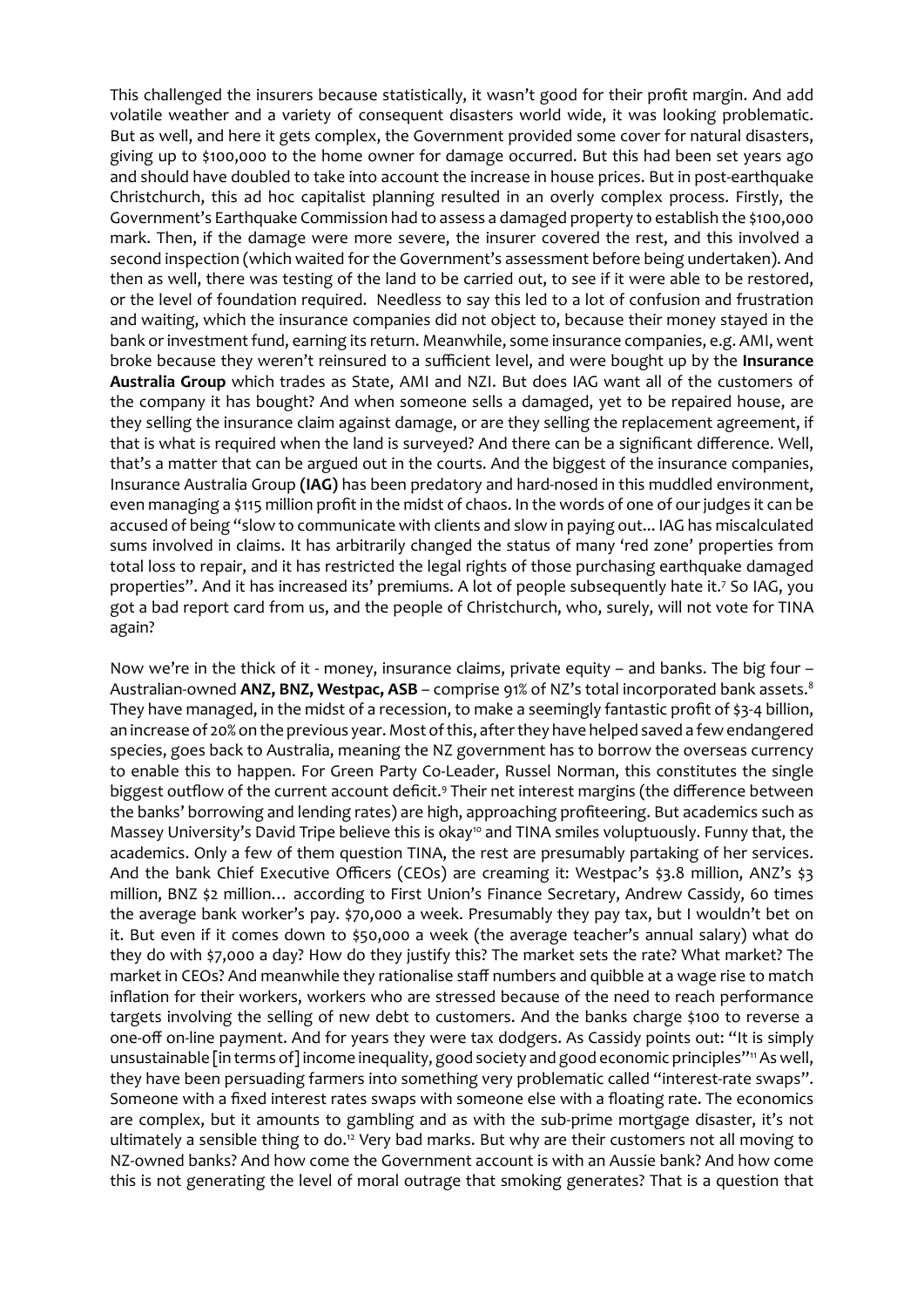could lead to a need for the services of John Kirwan.

## **Equal Runners Up**

## **1/ Rio Tinto Alcan NZ Ltd**

It regularly crops up near the head of this list of villains, is the archetype of the bullying transnational, riding roughshod over nation State and community. As winner of of the previous Roger Award, the 2011 *Judges' Report* undertook a detailed analysis, which it is unnecessary to repeat. However, the broad outlines need to be drawn. In the 1960s, Tiwai Point was chosen as the location for an aluminium smelter for a number of reasons. Aluminium smelting requires a large and very reliable power source to continually supply electricity to reduction cells, and Tiwai Point's proximity to the then proposed Manapouri Power Station made it an attractive location. In addition, Tiwai Point was close to the deep sea port of Bluff and the well-established infrastructure of the city of Invercargill. The smelter commenced operations in 1971.

It did a deal with the Government, agreeing to buy a lot of electricity (13.67 % of the national output) in return for setting up in a remote, industrially underdeveloped part of the country. It justified the building of a large hydro scheme. Almost – for it would only do so if the electricity was cheap. What it pays has never been revealed. Once the deal was done, it had us by the balls and has continued to squeeze ever since. It is corporate welfarism, but somehow doesn't attract the same vindictiveness as the sickness beneficiary. Any move to scale back the level of welfare leads to threat of closure and job losses and the Government and regional powers that be, shaking in their boots. Funny, how the moving of a good proportion of our skilled population overseas doesn't result in the same level of panic. The Emissions Trading Scheme led to a real bluff, resulting in it being awarded surplus carbon credits which it could sell and consequently make a profit out of being a major polluter<sup>13</sup> In 2012, it cried wolf because of the drop in world aluminium prices and tried to insist on rewriting its' contract with Meridian (which already had some slack in terms of world aluminium prices), sacked some workers and once again threatened to close. According to its Website, NZ Aluminium Smelters contributes \$506 million to the Southland economy (13.5 per cent of Southland's Gross Domestic Product), 2,400 full time equivalent jobs and \$1,700 million in Southland regional sales,<sup>14</sup> so locals are reluctant to see it go. And if it did leave there'd be a power surplus and the price would drop to the ordinary consumer. How dreadful.

In the midst of this ruckus (and we never did hear what came out of its' negotiations with Meridian), former Green Party Co-Leader, Jeannette Fitzsimons, came up with a challenge to TINA<sup>15</sup> If the business is so unprofitable, she suggested, why doesn't the NZ government buy it at a low price, shut down the old plant and use it for parts, keep the new plant going and establish local manufacturing based on the aluminium supply available? Use the surplus power to give everyone a cheap base supply, any usage past this base to be exponentially charged in order to encourage power saving. What is this? Rational, environmentally sustainable State planning? A challenge to TINA? Forget it. Bad marks all round. We'll see Rio Tinto back next year.<sup>16</sup>

## **2/ King Salmon**

This is a company 51% owned by a Malaysian family. It owns six salmon farms in the Marlborough Sounds, producing 8,900 tonnes of salmon a year and it wants to expand the operation and establish a further nine farms, raising production to 27,000 tonnes. There are 575 marine farms in the Marlborough Sounds, the majority of which are mussel farms. Marine farms are problematic in an area like the Sounds, as they are an industrial activity, generating noise, odour, traffic, lighting, damaging habitat, affecting water quality, and they constitute a privatising of public water space. The Sounds is "a unique area of species, habitats and communities",<sup>17</sup> with tensions arising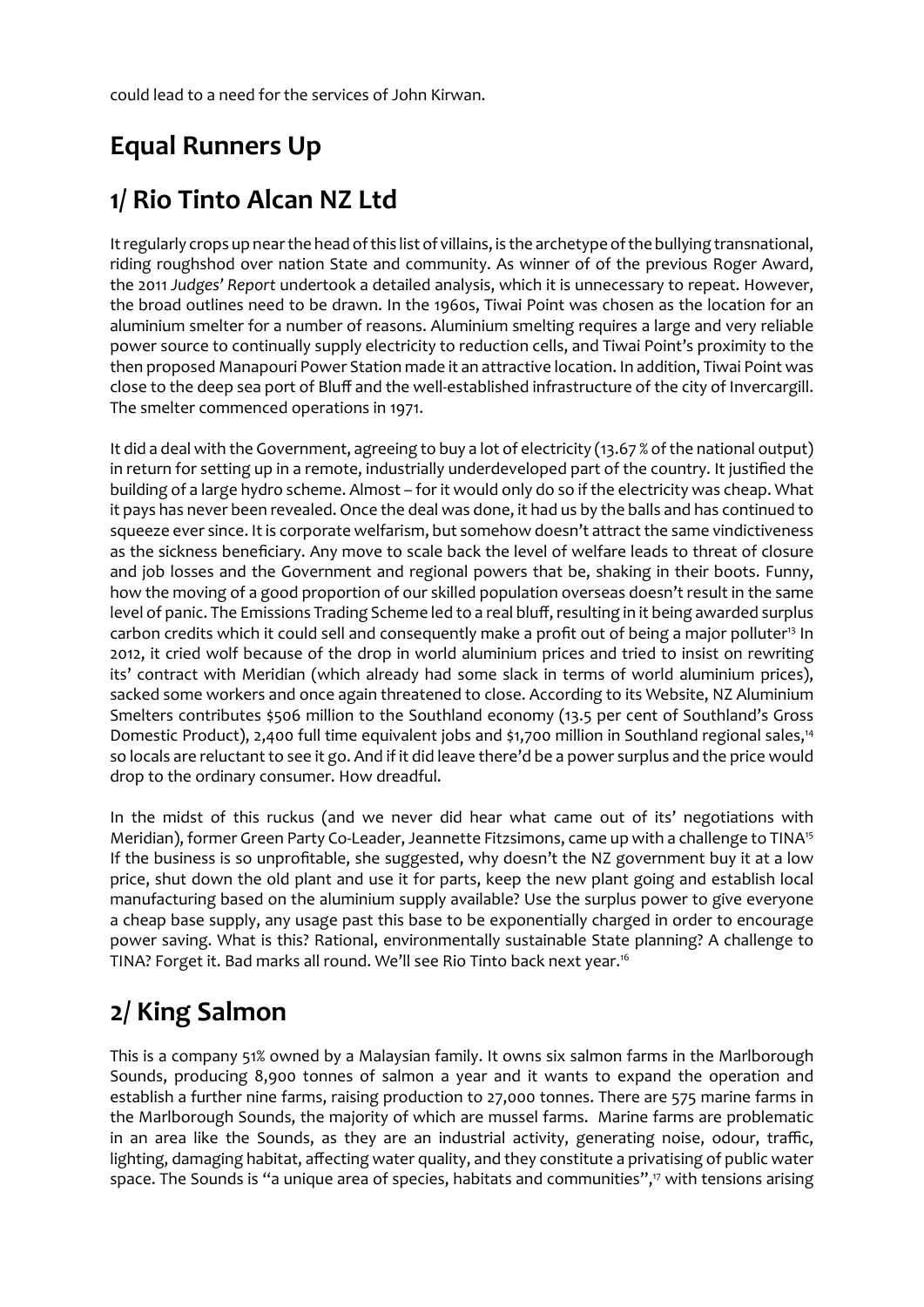as well from ferry traffic, foreign ownership, tourism and people seeking a lifestyle option. The Marlborough District Council serves the functions of both regional and district council and its plan prohibited marine farms from some areas of the Sounds.

Along comes the Government with its plans for economic boost, and Cabinet has decided that aquaculture is a development possibility and it dreams of reaching annual exports of \$1 billion dollars by 2025. It sets up the Environmental Protection Authority (a euphemism if ever there was one), which can bypass the Resource Consent Process (conducted by local bodies) because, with appeals to the Environment and higher Courts, the latter is apt to be a long-winded process. Democracy moves slowly. The Environmental Protection Authority "administers applications for major infrastructure projects of national significance".<sup>8</sup> This meant that King Salmon, whose project is somehow of national significance, could apply to the EPA to have its application heard, and could then argue a case to change the District Plan so that the areas previously prohibited to marine farming could now have the use as "discretionary". The locals, including the Council, found this to be an attack on local democracy - which of course, it was. The EPA's process is a fast track one, and this disadvantages the community, who have to get a complex case together quickly. It turns into a David and Goliath situation.

While the EPA considered all sides of the case, there were complex issues to be submitted to: the results of depositing uneaten food pellets and bio-fouling material on the sea bottom under the cages: the addition of nutrients: possible algae blooming; the effect on other wildlife; the effect on landscape quality; the actual economic benefits locally, among others. All required expert reports and King Salmon came well armed. This becomes outright corporate bullying, aided by the Government, and community can be seen as the last bastion of resistance to globalisation. Except that the tangata whenua were divided, for the Crown has made a commitment to provide Maori with 20% of all marine farming space. Bad marks, King Salmon. With KiwiRail talking about moving the ferries and King Salmon and its ilk distorting the alternative visitor-based economy, this community is seriously vulnerable. Tough bikkies, folks. You can always move to Auckland. As one of our judges commented:

"King Salmon's performance echoes so closely my own experiences within the environmental battles here in Canterbury. The bypassing of the District Plan in favour of the EPA is a logical, tactical move but trivialises the democratic voice... the David and Goliath fight is common to all environmental struggles given that the applicant usually comes heavily armed with paid PhDs whose crafted evidence needs to be countered by equally expensive experts. The King Salmon deal is simply an example of the worst in this present Government's attitude to the democratic process...".

In fact, this move to sabotage local democratic processes is a particularly insidious one. The King Salmon case has been heard, the tribunal gave the go ahead for half the farms. The tribunal considered all points of view, and was aware of the community having been placed at a disadvantage, but ultimately legislative frameworks and precedent provide the backbone for decision making, rather than community intuition. And one must suspect that behind the legislative frameworks, are some discreet phone calls and some discreet meetings between the rich and the powerful.

## **The 2012 Winner**

## **Taejin Fisheries Company Limited**

All this has been run of the mill profiteering, creating of inequality, undermining of State, region and community, and environmental pillage. We've still got our 50 inch LED HD TV to keep us distracted. But occasionally the underbelly of late capitalism reveals itself, the fascist, labour camp aspect, with companies using "fraudulent documentation, exploitation, intimidation, coercion,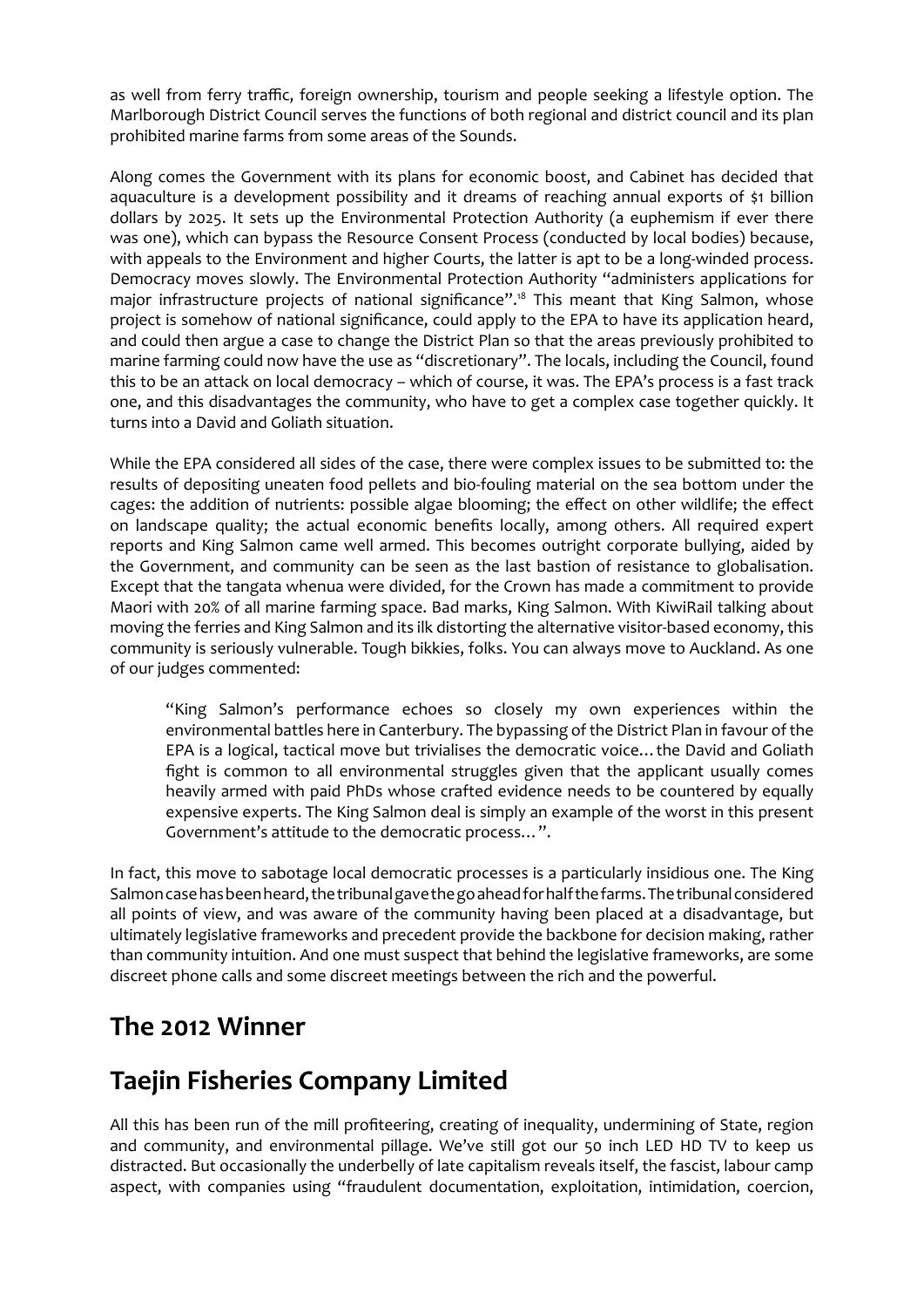blacklisting, inhumane working conditions, brutal beatings, sexual assault and even murder".<sup>19</sup> With these harsh words we turn to Taejin Fisheries Company Limited and its local comprador, United Fisheries Limited of Christchurch. The formula is simple: You've got a resource, turn to the Third World for cheap, unorganised "slave labour" in order to process that resource. In this case you lease your fishing quota to foreign charter vessels owned by a South Korean company about whom information is non-existent, who employ Indonesian crew on their two trawlers, Melilla 201 *Mellila 203*Ǥ

#### **Modern Day Slavery**

Let me quote from an article by E. Benjamin Skinner: "Slaves Put Squid on Dining Tables From South Pacific":

"On March 25, 2011, Yusril became a slave. That afternoon he went to the East Jakarta offices of Indah Megah Sari (IMS), an agency that hires crews to work on foreign fishing vessels. He was offered a job on the Melilla 203, a South Korea-flagged ship that trawls in the waters off New Zealand. 'Hurry up', said the agent, holding a pen over a thick stack of contracts in a windowless conference room with water-stained walls. Waving at a pile of green Indonesian passports of other prospective fishermen, he added: 'You really can't waste time reading this. There are a lot of others waiting; and the plane leaves tomorrow'.

"Yusril is 28 (Yusril asked that his real name not be used out of concern for his safety). He was desperate for the promised monthly salary of \$US260, plus bonuses, for unloading fish. His wife was eight months pregnant, and he had put his name on a waiting list for the job nine months earlier. After taking a daylong bus ride to Jakarta, he had given the agent a \$US225 fee he borrowed from his brother-in-law, Bloomberg Businessweek reports in its Feb. 27 (2012) edition. The agent rushed him through signing the contracts, at least one of which was in English, which Yusril does not read.

"The terms of the first contract, the 'real' one, would later haunt him. In it, IMS spelled out terms with no rights. In addition to the agent's commission, Yusril would surrender 30% of his salary, which IMS would hold unless the work was completed. He would be paid nothing for the first three months, and if the job was not finished to the fishing company's satisfaction, Yusril would be sent home and charged more than \$US1,000 for the airfare. The meaning of 'satisfactory' was left vague. The contract said only that Yusril would have to work whatever hours the boat operators demanded.

"The last line of the contract, in bold, warned that Yusril's family would owe nearly \$US3,500 if he were to run away from the ship. The amount was greater than his net worth, and he had earlier submitted title to his land as collateral for that bond. Additionally, he had provided IMS with the names and addresses of his family members. He was locked in".<sup>20</sup>

#### **Crews Fight Back**

Despite this, and despite the knowledge that if they protest the local manning agent will threaten their families at home, in October 2012, 89 crew members, both past and present, sought legal representation in New Zealand. They petitioned for unpaid wages, including unpaid overtime. The claim came to over \$NZ4 million. Some crew claimed to be owed three years' wages. The crew also protested at the premises of United Fisheries Limited, the legal guarantor of unpaid wages. There were also serious allegations of dumping fish and oil and crossing quota boundaries (trucking it is officially called). They told stories of abuse:

"When Ruslan, 36, a friend of Yusril's on the 203, snapped two bones in his left hand in a winch, it took three weeks before he was allowed to go to a hospital. The morning after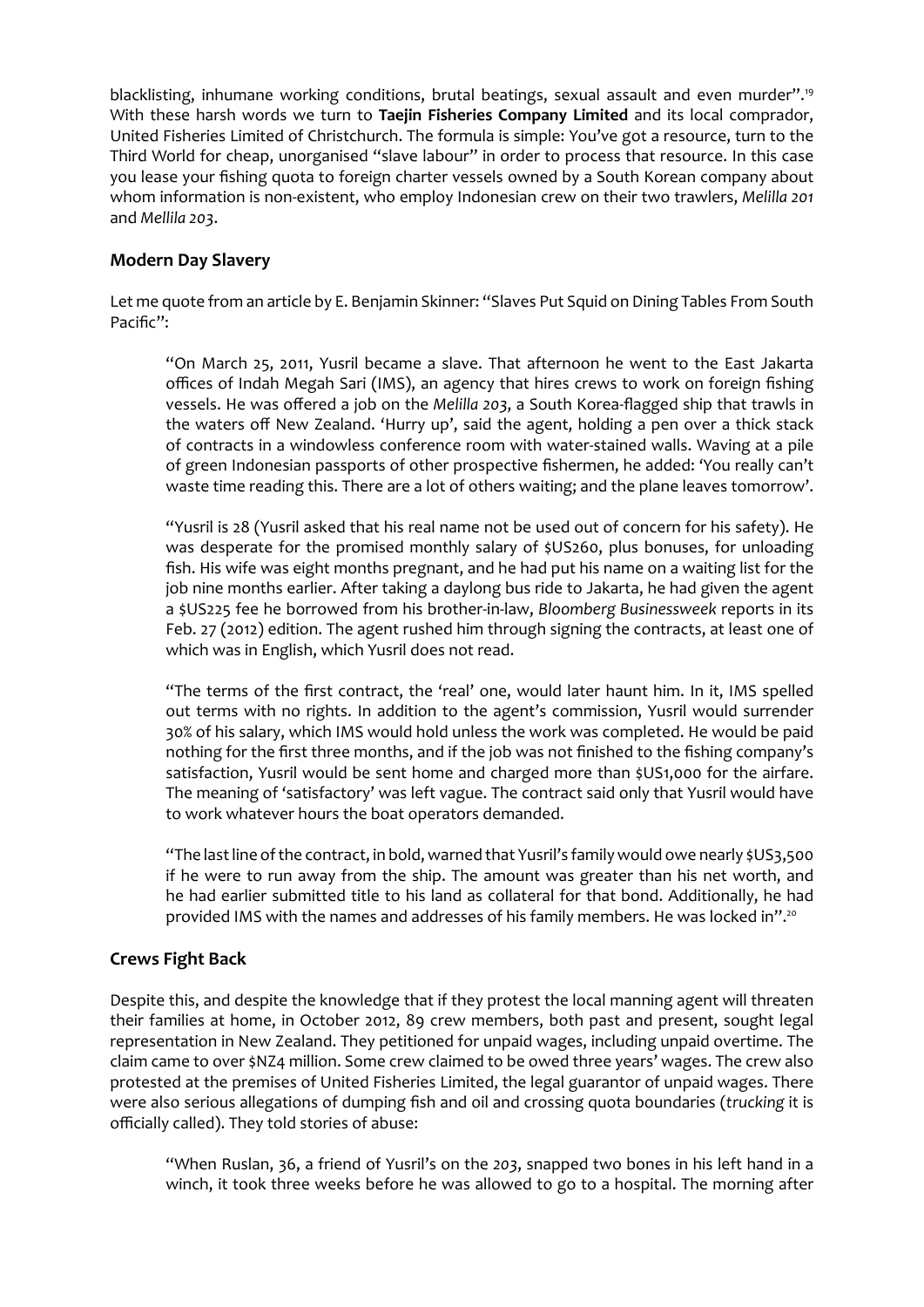his discharge he was ordered back to work but could not carry out his duties. The company removed him before any follow-up medical appointments. 'I was a slave, but then I became useless to the Koreans, so they sent me home with nothing', he says. Today, back in his home village in Central Java, Ruslan has a deformed hand. While IMS, the recruiting agency, finally paid him \$US335 for three months of work, it has blacklisted him, according to Ruslan, because he spoke to investigators, and it has refused to help with medical bills".

United Fisheries Ltd had turned a blind eye, and the Government, with neo-liberal wisdom, allows companies to regulate themselves. But if you exploit people to this level they do get desperate enough to fight back, and if they do it in NZ they can't easily be shot by some local thugs. And luckily there's the odd investigative reporter who uncovers the situation,<sup>21</sup> and some academics who analyse it,<sup>22</sup> and as the news gets out, there's the end purveyor of the goods (United Fisheries sells a lot of its product to the US), worried about its brand. For it knows that its customers, if they get to know the sort of abuse that's going on to produce that can of clean green NZ fish, might not buy it. An embarrassing fuss results and the Government finds itself once again guilty of having collaborated in all this unpleasantness (together with other local fishing companies, including iwi), and decides it has to act. Result: the bringing in of conditions that will make the foreigners and their local hirers decide it's uneconomic - and we'll have to have our own fishing fleet and we can train some of our young unemployed to work it - and it's all possible. TINA gets the sulks at this point and takes to her room with a headache.

So as well as giving the top award to this company, we can, in a way, thank them, for they break through the spin and enable us to see exactly what is going on. And we may even decide, one day, surely one day, to put TINA on a row boat and cast her (or him) off – or maybe get her a job on a foreign charter vessel. And we may also become smart enough to realise that no matter how engaging the pimp may be, that we don't want TINA or the services supplied, or those of the pimp, and our desires will need to be satisfied in some other, more fruitful way.

## **Accomplice Award**

## **United Fisheries Ltd and the NZ Government**

The nominators of Taejin Fisheries, also put forward United Fisheries Ltd and the NZ Government as worthy of the Accomplice Award, and the judges agreed. Of course, any local quota holder leasing its quota to foreign charter vessels could be judged equally harshly, but in this specific case it is United Fisheries Limited, which, we are informed on its Website, is:

"a family owned business with a highly knowledgeable and experienced team of fishing, marine farming, production, marketing and administration personnel and [is] one of the largest employers in the Christchurch area.

"The supply of fish, the essential raw material for our business is largely assured by having our own 'quotas' covering the main commercial species of New Zealand. The catching operation utilises company-owned and operated fishing vessels, and a number of chartered deep-sea factory trawlers"<sup>23</sup>

#### Bloomberg reports that:

"United Fisheries' headquarters features gleaming Doric columns topped with friezes of chariot races. It was designed to resemble the temples to Aphrodite in Cyprus, the homeland of United's founder, Kypros Kotzikas. The patriarch started in New Zealand with a small fish and chip restaurant. Some 40 years later, his son, Andre, 41, runs a company that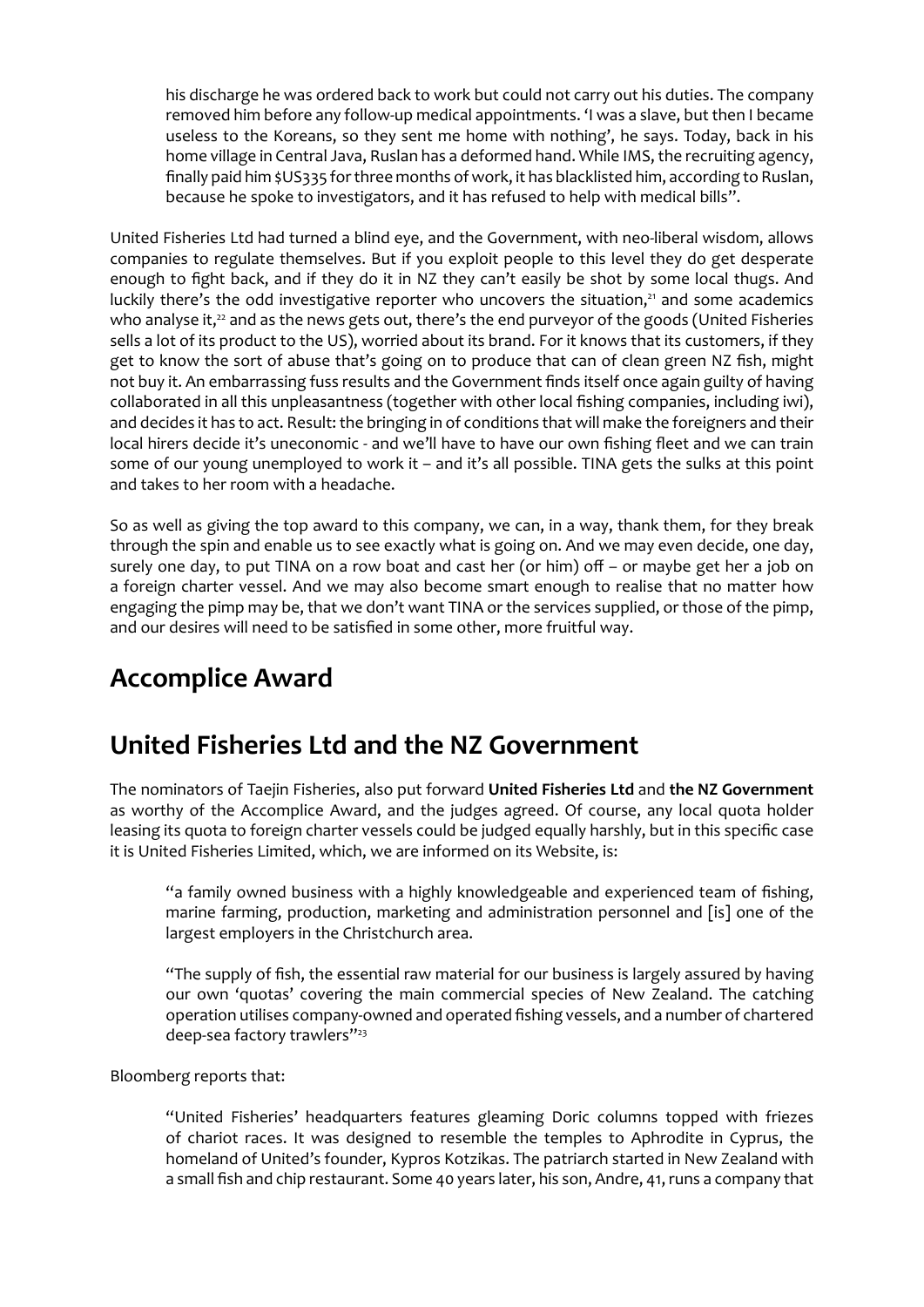had some \$US66 million in revenue last year (2011). Although three Melilla crew members, citing abuse, had run away nine days before I spoke with Kotzikas, he told me he had heard of no complaints from crew on board the ships, and he had personally boarded the vessels to ensure that the conditions 'are of very high standard'.

"I don't think that claims of slavery or mistreatment can be attached to foreign charter vessels that are operating here in New Zealand' he said. 'Not for responsible operators'. Kotzikas said that while New Zealand's labour laws are 'a thousand pages of, you know, beautiful stuff', he believed they did not necessarily apply beyond New Zealand's 12-mile territorial radius".

The United Fisheries "family" turned a blind eye to conditions on the trawlers (I suspect their fish and chip shops didn't employ unionised labour either), until desperate crew members invaded their establishment. At that stage, the family business began to smell a little fishy. Press columnist, Chalkie, reports that the way the quota system works means that to fish commercially you have to have annual catch entitlement (ACE) specific to each of the stock you want to catch. You can have this entitlement either by having quota for that stock or by buying quota from someone else. As the stock target varies through the year there are many bidders on the ACE market, and if you can cut labour costs you can afford to pay more for ACE. Win win - except for the Third World crew.<sup>24</sup>

## **Buck Passing & Whitewashing**

As usual, the governance issue is complicated (neo-liberalism was supposed to get rid of bureaucratic obfuscation). The Fisheries Act 1996 applies the Minimum Wage Act and the Wage Protection Act to the crew of foreign charter vessels and gives the Department of Labour responsibility for ensuring compliance. Meanwhile the Department of Immigration issues visas for the crew. By 2005 there were reports of serious abuse and of "floating sweatshops", but all that happened was the introduction of a Code of Practice which was supposed to ensure that all companies using foreign charter vessels paid \$2 an hour above the minimum wage. This was opposed by Maori fishing interests who saw cheap labour as a way of maximising returns. The Department of Labour inspectorate, who came out of the Pike River Royal Commission with blood on its hands, was equally dilatory in terms of ensuring compliance on foreign charter vessels. Ministry of Fishery inspectors on trawlers decided they weren't there to oversee employment issues. They were something of a prisoner on a foreign charter vessel and a single inspector couldn't stay awake for 24 hours a day.

In an e-mail, Peter Elms, a Fraud and Compliance Manager with Immigration New Zealand, cited a Police assessment, which found that complaints from crews amounted to nothing more than disputes over work conditions; alleged minor assaults; intimidation; workplace bullying; and nonpayment of wages. Elms said his department had two auditors who visited each vessel every two or three years, and they had found nothing rising to the level of human trafficking, a crime punishable in New Zealand by up to 20 years in prison. Buck passing from Fisheries, to Immigration to Labour to Police... it has been the usual story of let the company self regulate until the shit really hits the fan, then run for cover. So, accomplices, or something worse than that? The same question had to be asked of Pike River Mining Company and the Department of Labour. And meanwhile, in other areas, Health and Safety becomes obsessive, parents having to sign permission slips so their kids can climb a tree in the school playground.

It is at this stage, that one can join the Spanish in becoming indignant. It is easy, and simple enough, to hate a corporate villain and an over-paid CEO. But this insidious collaboration at this level of framework, best signified by the approaching Trans Pacific Partnership Agreement, these clauses of collaboration in thick documents that it takes a saint to plough through and detect consequence. And then the mind bending, brain-cell-consuming agitation to alter a phrase or two, in order to try and protect some sovereignty, some meaningful level of democracy, even though democracy means putting up with the addled views of Maud down the road... One yearns to be a Zapatista in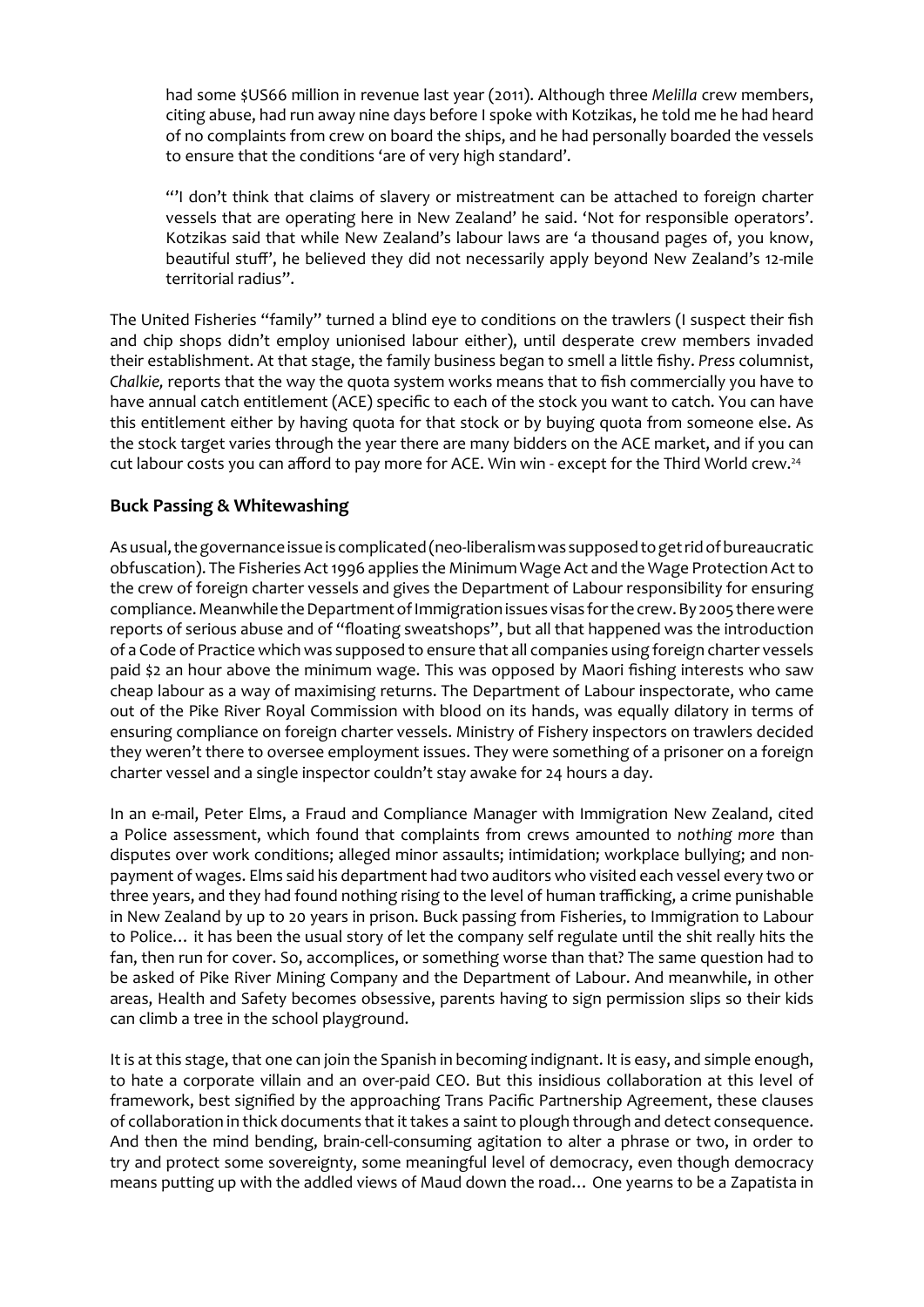a ski mask. Occasionally columnist, Chris Trotter hits the nail on the head. In a recent column on the restrictions facing New Zealanders in Australia, he describes us as "downtrodden and spiritless" until "we find the courage to build again a nation worth loving – not leaving".<sup>25</sup>

Congratulations, once again, to the Roger Award organisers, for making us aware and for keeping an eye on things. Thanks as well, to the nominators, for going to the trouble to research the villains. And can we suggest that perhaps an additional award would be useful: a Peter Award (named after the Jackson lad), for the most anti-union company in NZ in any particular year.

## **Endnotes for the Judges' Statement**

1: Andrew Ross, ed. "Universal Abandon? The Politics of Postmodernism", Edinburgh University Press, 1989, p21.

2: Brian Easton, "The Politics Of NZ (Inc)", Foreign Control Watchdog 131, December 2012, Christchurch, Foreign Control Watchdog Inc., http:// www.converge.org.nz/watchdog/31/07.html

3: The view that public services should operate in the same manner as business.

4: I am trying to be non sexist in this metaphor; what I'm getting at is the commodification of love, desire and relationship.

5: Grey Star, 14/1/13

6: Morning Report, National Radio, 14/1/13

7: I suddenly wondered how much of the NZ economy is foreign-owned. The Capital Markets Taskforce estimated that 40% of company equity is held by foreigners. According to Statistics New Zealand, 26% of companies with 100 or more staff are overseas owned.

http://www.med.govt.nz/business/economic-development/pdf-docslibrary/cmd-taskforce-research/structure-of-nz-companies.pdf

8: NZ Herald, 21/11/12

**9: Press, Business Day, 24/10/12** 

10: NZ Herald, 27/6/12

11: Press, Business Day, 15/11/12

12: Press, Chalkie, 14/11/12

13: See Judges Report, Roger Award 2011 http://canterbury.cyberplace. org.nz/community/CAFCA/publications/Roger/index.html#2011

14:http://www.riotintoalcan.com/eng/whatweproduce/1804 nzas.asp, accessed 17/1/13

15: Opinion Piece, www.nzherald.co.nz, 6/9/12

16: I realise that I've mentioned two Green MPs and one ex-Green MP so far, whereas Labour members have not cropped up - perhaps this is simply a result of their respective performance? Perhaps after David Shearer's January 2013 "State of the Nation" address, things may change for the better.

17: www.epa.govt.nz King Salmon draft report. Accessed 12/1/13 18: Ibid

19: See Christina Stringer, Glenn Simmons and Daren Coulston, "Not in New Zealand waters, Surely? Labour and human rights abuses aboard foreign fishing vessels", University of Auckland: NZ Asia Institute Working Paper Series, No 11-01. Available at http://docs.business. auckland.ac.nz/Doc/11-01-Not-in-New-Zealand-waters-surely-NZAI-Working-Paper-Sept-2011.pdf

20: http://www.bloomberg.com/news/2012-02-23/slaves-put-squid-on-us-dining-tables-from-south-pacific-catch.html

21: http://www.stuff.co.nz/business/industries/6341357/Sealorddefends-foreign-chartered-fishing-operation

22: See endnote 19.

23: www.unitedfisheries.co.nz. Accessed. 12/1/13

24: Thanks to an excellent article by Chalkie, "Foreign charter vessel mess needs fixing", Press, BusinessDay, 14/3/12

25: Dominion Post, 18/1/13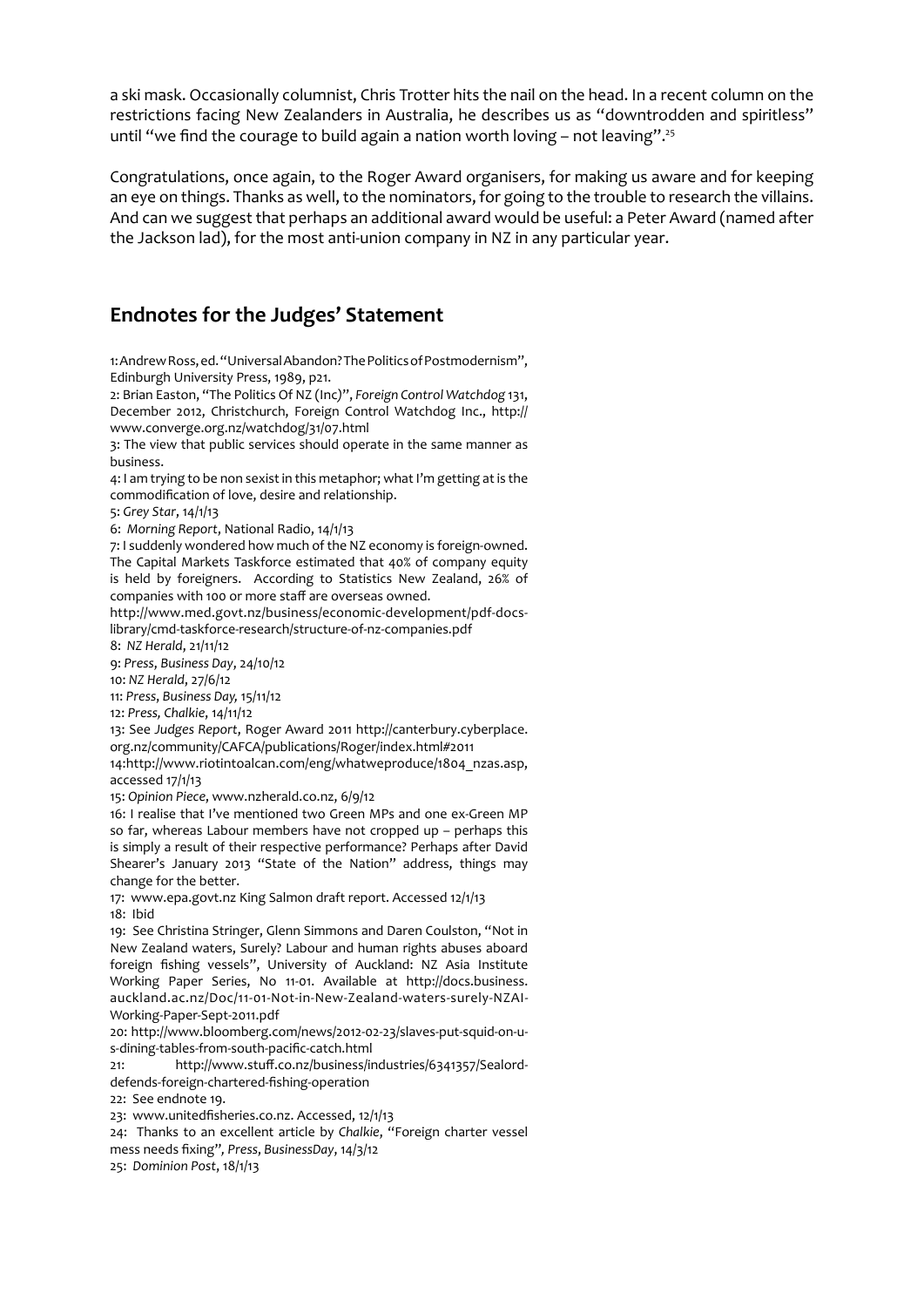## **Judges' Report**

## **Taejin Fisheries**

To readers of *Foreign Control Watchdog* working on chartered fishing vessels in New Zealand's Exclusive Economic Zone will already be familiar. $(t)$  To understand why labour standards in the New Zealand marine fishery have been allowed to slide so far, it's worth considering the industry's history. The most important piece of that history is captured in Figure 1 below, showing the total tonnage of catch, broken down amongst the main types of fishery, since 1950.



*Source: Food and Agriculture Organisation (FAO) database at http://www.fao.org/fishery/statistics/global[production/en](http://www.fao.org/fishery/statistics/global-production/en) , accessed 24/2/13.*

Until the late 1970s, fishing by New Zealand operators was an inshore activity directed mainly to the home market, with offshore waters fished by Japanese, Taiwanese, Korean, and Soviet vessels operating on their own account. A 200-mile Exclusive Economic Zone was declared in 1977(2), triggering a boom of investment in new capacity by local operators and a steep rise in the catch of fish and "molluscs", mainly squid (tonnage of "crustaceans" - mainly crayfish - has remained fairly constant since the 1970s following a shortlived boom in the late 1960s). The tonnages of fish and squid (the sectors in which foreign charter vessels have been important in the past decade) peaked in 1998 at 624,000 tonnes. Since then, tightened quota restrictions and falling stocks of some key species (especially orange roughy) have brought the annual catch down by about one third, to less than 430,000 tonnes per year.

Other economic statistics tell the same story about the past decade. The fishing industry's contribution to New Zealand's Gross Domestic Product (GDP) fell from \$350 million in 2002 to \$230 million in 2010 (Figure 2).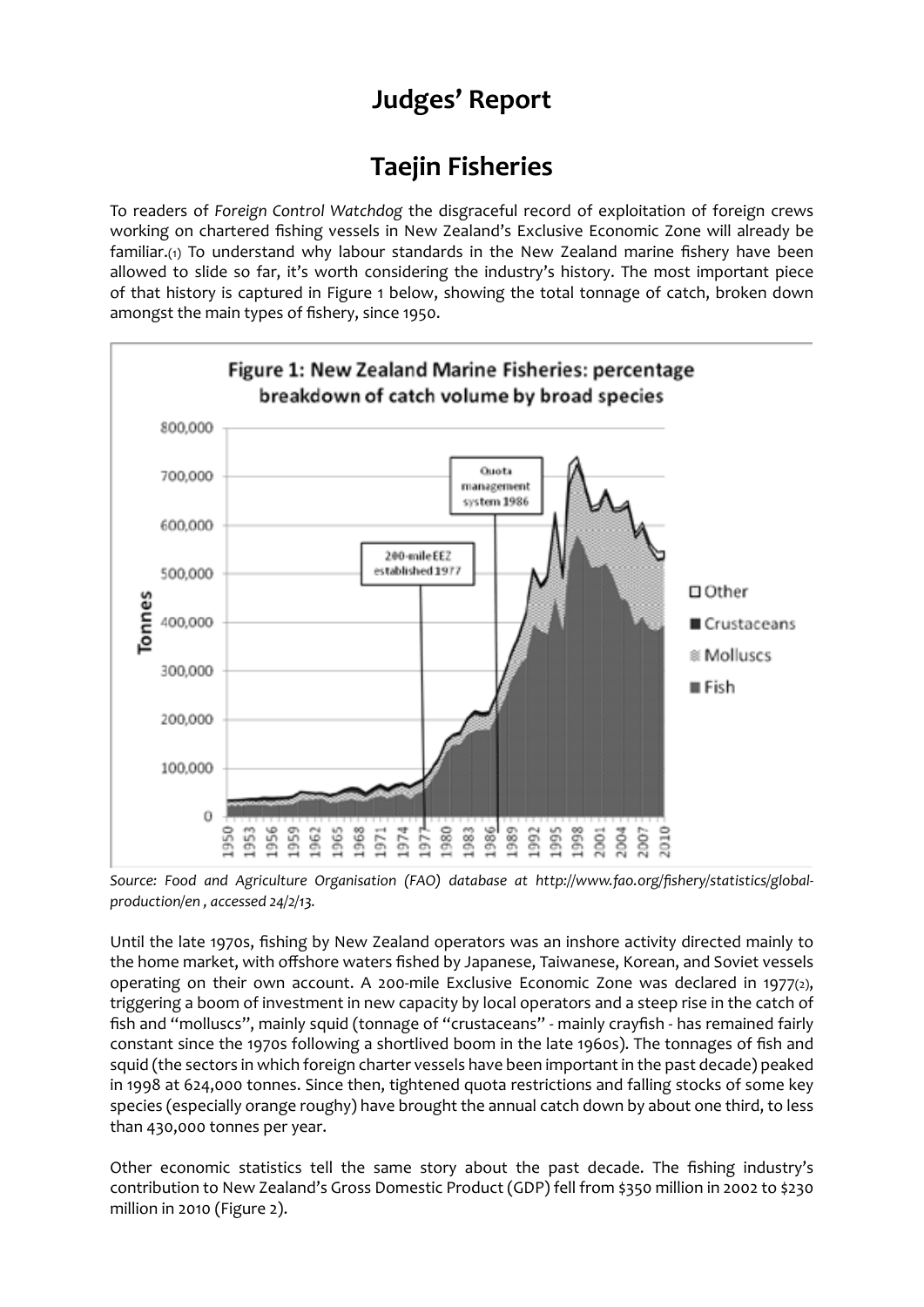

*Source: Statistics New Zealand, National Accounts.*

Export volumes have been flat (Figure 3); export earnings from fish in 2012 were the same as in 1992, following a couple of cyclical swings (Figure 4); and even adding in squid and other marine products (Figure 4 again) raises the growth rate of nominal export earnings since 1992 only to 1% a year, well below inflation.

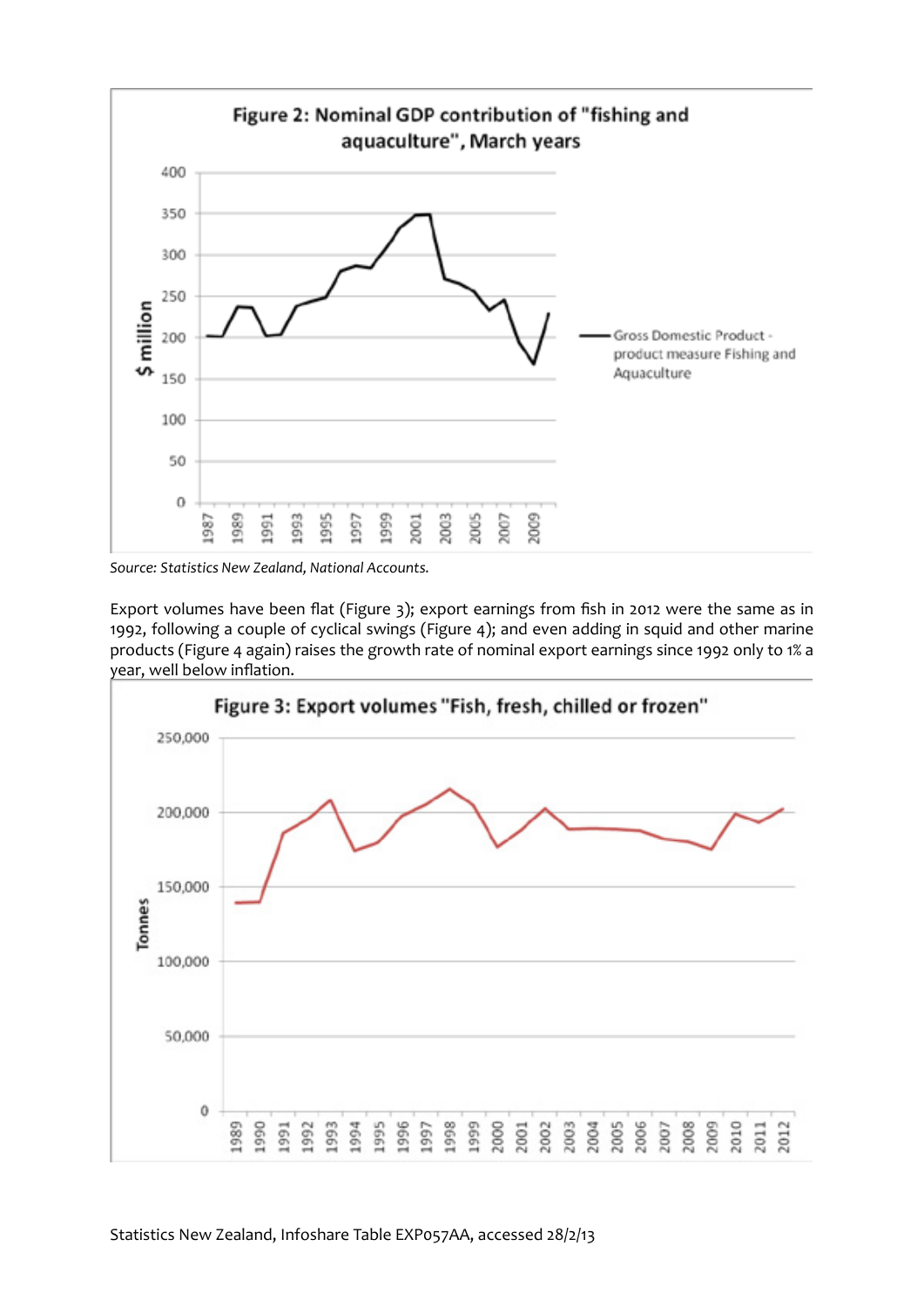

*Source: Statistics New Zealand, Infoshare Table TEX001F, accessed 28/2/13.*

## **Capitalism's Brutal Tradeoff**

In short, this is an industry based on a limited natural resource, whose growth phase has ended and whose profitability therefore depends on the margin between world prices for the product and the costs of extracting and processing it. New Zealand companies can't influence the world price, so their only way to raise profits is to cut their costs. That's where foreign chartered vessels come in. New Zealand's fishing quota management regime relates to fish within New Zealand's territorial sea (up to 12 nautical miles from shore) and within its Exclusive Economic Zone (EEZ) which extends from that 12 nautical miles limit to 200 nautical miles from New Zealand's coast. Foreign chartered vessels (FCVs) operating under contract to the New Zealand fishing companies which hold the annual catch entitlements (ACE) for particular fish species subject to the quota regime "are restricted to operating in the EEZ".  $(3)$ 

By having their allowable catch caught by these boats, local owners of fishing quota are able to capture, as extra profit, the savings on wage and other costs that can be secured by the employment of virtual slave labour on often-substandard vessels. Capitalism's stark tradeoff between wages and profits is here at its most brutal. Figure 5 shows the squeeze on profits and on wages paid to the New Zealand-resident workforce, as the industry's boom faded from 2002 to 2008. Falling gross revenues, combined with relatively incompressible costs of "intermediate purchases" - including fuel and charter fees for FCVs - drove both gross and net profit down. A 27% cut in the industry's local wages bill was made possible by cutting back onshore processing(4) and by an increase in the use of FCVs with foreign crew, with companies such as Taejin Fisheries jostling at the head of the queue, offering low contract rates to New Zealand fishing companies who would look the other way when questions were raised about pay and conditions on their boats. Not for the first time, greed and profits came before the law in the priorities of local capitalists. All the more important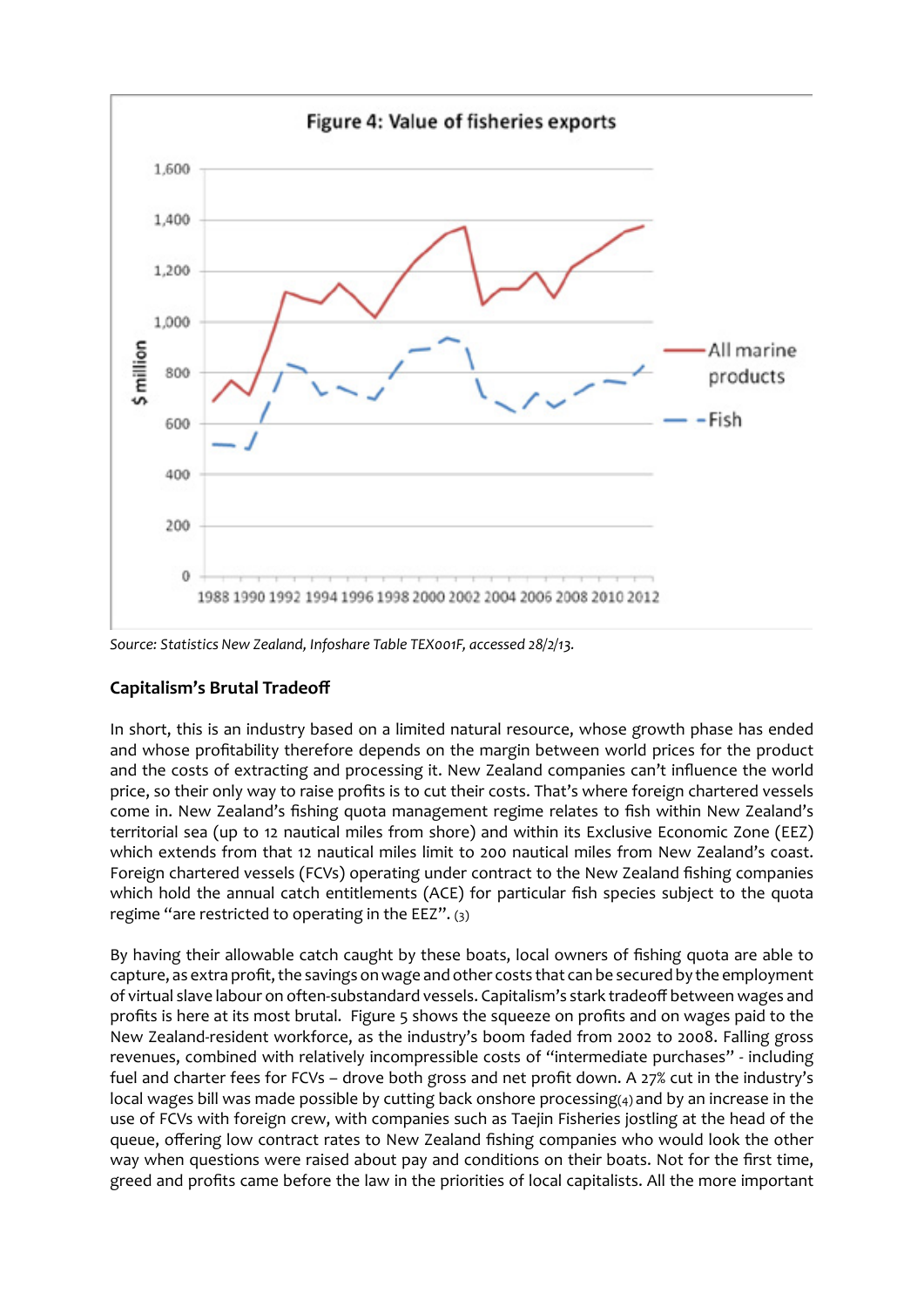that those responsible for enforcing the law ought to be vigilant and uncompromising in defence of labour law and basic human rights. So where was the New Zealand government and its agencies?



*Source: Statistics New Zealand, National Accounts.*

## **Government Appeasement Of Fishing Industry**

Government appeasement of politically powerful local fisheries interests whose profits would have suffered from effective enforcement of New Zealand's labour laws, has been a longstanding theme. Stories of poor labour conditions in the foreign fishing fleet were already surfacing back in 2003 as times got hard. Talleys, complaining of unfair competition for its locally crewed boats, recruited Peter Dunne to make a fuss,(5) but the problem has persisted throughout the following decade. So the furore over Taejin Fisheries in 2011-2012 was merely the latest round in an ongoing saga of exploitation of foreign workers, quietly sanctioned by the New Zealand Government behind a façade of handwringing.

The Fisheries Act 1996 - in theory - applied the Minimum Wage Act and the Wage Protection Act to the crews of foreign charter vessels and made the Department of Labour responsible for enforcement. Nine years later, the Department admitted in a December 2004 report(6) that it had failed in that task. The report was suppressed for months, with Minister Paul Swain refusing Official Information Act requests, until it finally surfaced in May 2005 at the same time as media reports highlighted virtual slave labour conditions in the industry.(7) Having owned up to inaction, the Department of Labour indicated it had no intention of doing anything more: "no action would be taken ... We don't doubt the sincerity of what we heard but our ability to act on it is somewhat limited. We have only been able to deal with foreign ships in terms of anecdote ... there is a lack of verifiable information on pay rates on charter ships... foreign ships come to port infrequently which made it difficult to check that the law was being upheld". (8)

## **Code Of Practice**

A year further on, Immigration Minister David Cunliffe announced with much fanfare "a substantial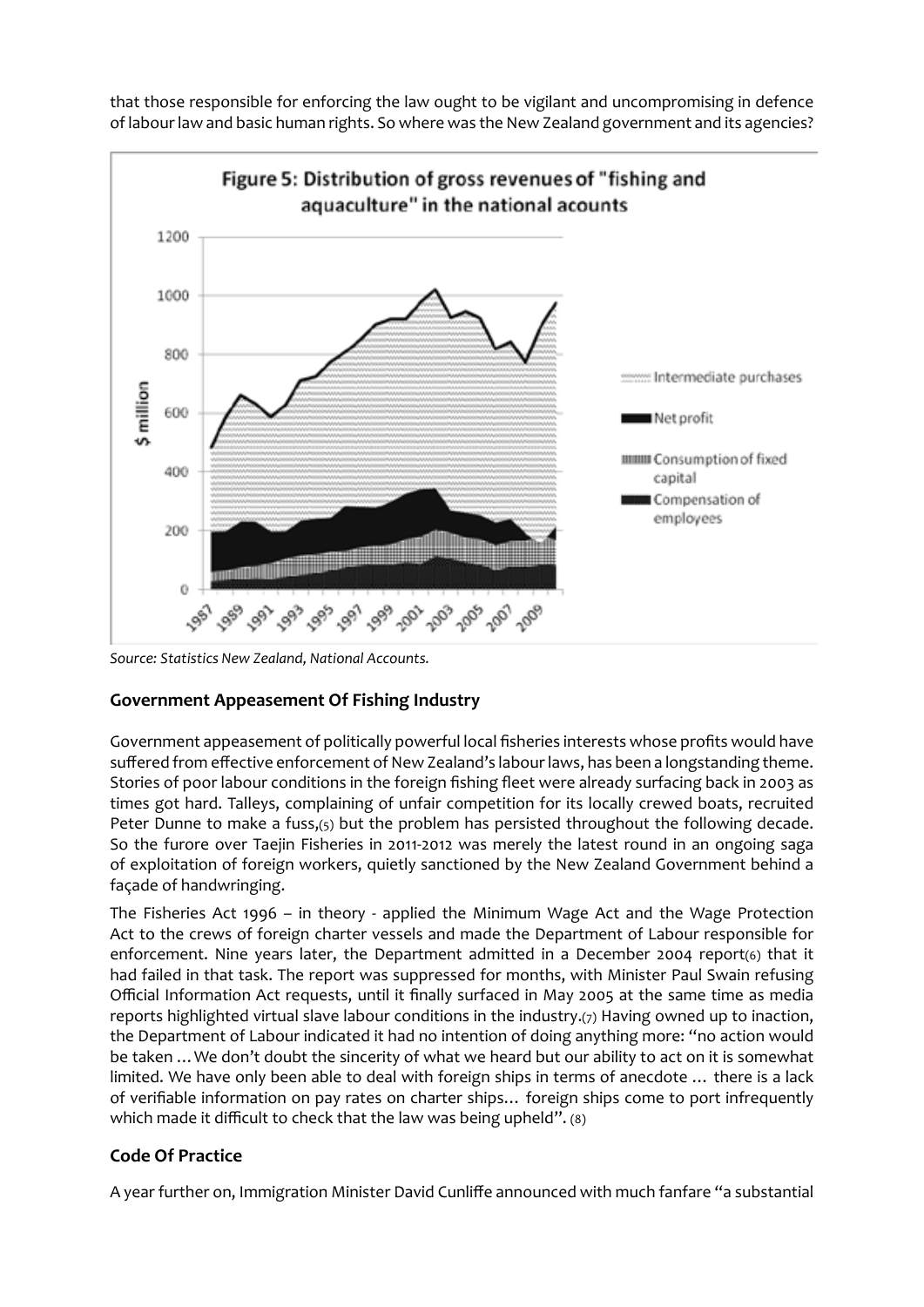range of measures to improve conditions for foreign crew on foreign charter fishing vessels in New Zealand waters... The new measures include a mandatory code of practice with improved minimum working and living conditions, a requirement that a New Zealand party acts as guarantor to ensure crew are paid what they are owed, and an expectation that crew employment disputes will be settled in New Zealand".(9) The statement went on to note that:

"over the past few years, there have been some instances of foreign charter vessel fishing crew not being paid their full entitlements, and experiencing poor living and working conditions. In seeking to enforce the conditions of AIPs(10) and subsequent work permits, the Government encountered some instances of difficulty as the crew are usually employees of a foreign party.

"New Zealand's immigration policy requires all temporary migrant workers to be paid the industry standard rate (the market rate) to ensure New Zealanders are not displaced from job opportunities, and that domestic wages are not artificially depressed. In general, however, foreign charter vessel crew have been paid at the low end of the range applicable in the New Zealand fishing industry".

So, the Government sat down for a chat with the fishing industry (including, one presumes, United Fisheries, the clients of Taejin):

"At the request of the ministers, Department of Labour and Ministry of Fisheries officials began talks with fishing industry representatives in 2005 to improve the foreign charter vessel industry. The Government has progressively tightened conditions for fishing crew working on foreign vessels. From April 2005, the Government required that crew be paid the minimum wage (with no deductions to take net pay below the minimum wage). In November 2005, conditions were further strengthened by requiring that foreign crew were paid for a minimum of 42 hours a week calculated over the course of the engagement.

"From November 2005, discussions with industry have focussed on improving pay rates, working and living conditions, treatment, accountability, monitoring and enforcement. The Government worked with industry and decided the comprehensive package outlined here:

- The form of crew employment agreements will align with New Zealand standards and there will be an expectation that crew employment disputes will be settled in New Zealand.
- A new accountability framework will apply, in which a suitable New Zealand party will act as guarantor for all obligations relating to specified minimum levels of crew remuneration, repatriation and support. Crew will have access to appropriate dispute resolution mechanisms in quantifying a claim on the guarantee if necessary.
- Revised minimum working and living conditions contained in a mandatory Code of Practice on Foreign Fishing Crew will apply, covering areas such as health and safety, hygiene, meals, and provision of amenities.
- There will be much stronger regular reporting requirements for the foreign vessels, and the government will be able to undertake onboard inspections regarding immigration, employment and health and safety conditions on demand.

"... The new minimum pay for crew on foreign charter vessels agreed by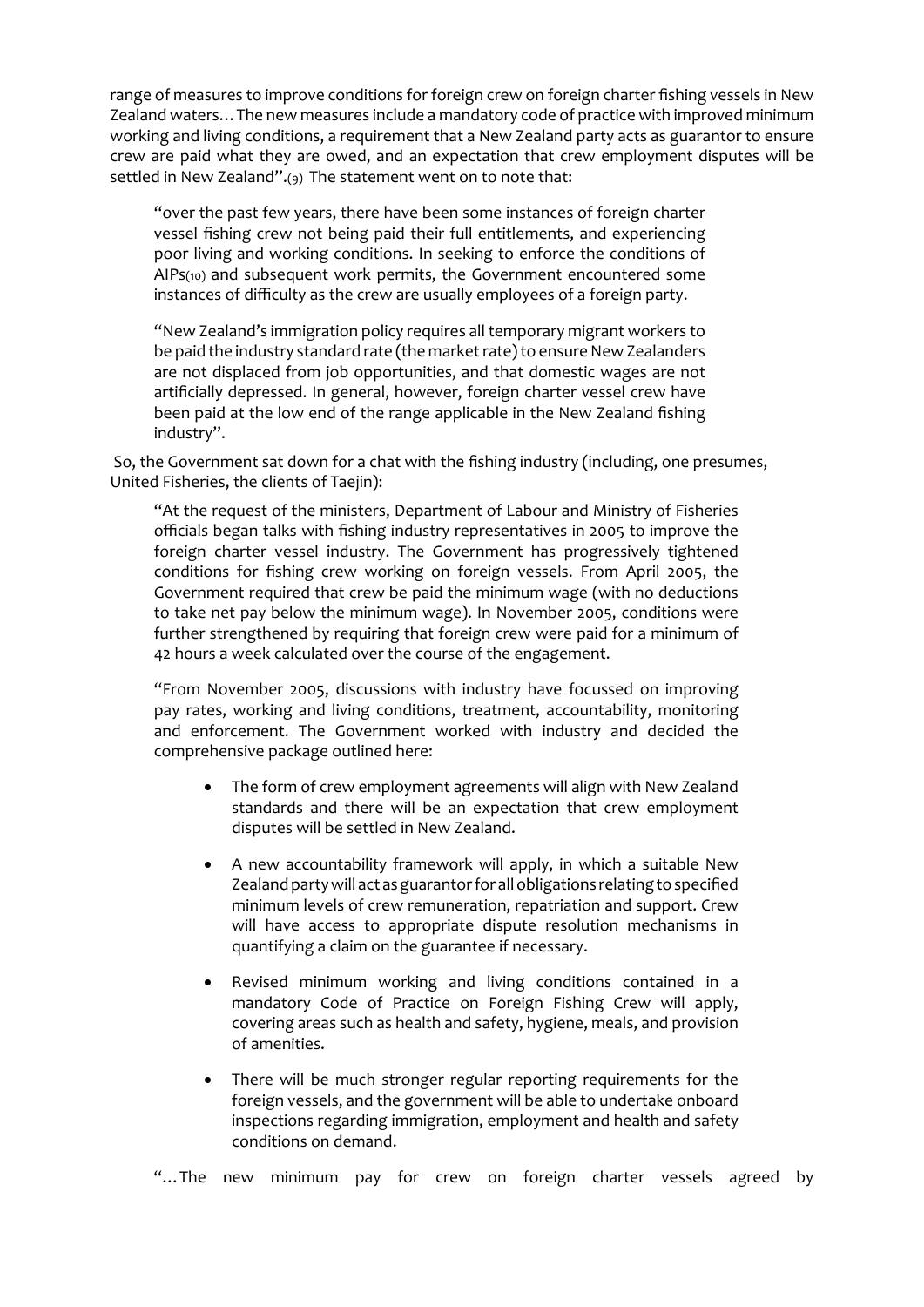Cabinet will be:

- from 1 January 2007, the minimum wage (currently \$10.25 an hour) plus \$1.25 an hour
- from 1 January 2008, the minimum wage plus \$1.75 an hour
- from 1 January 2009, the minimum wage plus \$2 an hour.

"The payments above will be for actual hours worked but in no case less than 42 hours a week over the course of the engagement. Deductions, which are strictly limited, may not take wages below the minimum wage. Increases in the minimum wage would become effective immediately ... Lodging. entertainment (videos), health insurance and protective equipment would not be permissible deductions. All other deductions would be prohibited. Deductions by other means, such as invoicing and agency fees would also be prohibited".

#### **Peanuts For Crews; Thousands For MPs**

All this provides the background to the 2012 Roger Award and Accomplice Awards. The Christchurch firm United Fisheries happily continued to charter vessels from Taejin Fisheries with no apparent serious effort to ensure decent living conditions, pay, and working hours, for the crews on the boats (so did another major fishing company, Sanfords, according to the Bloomberg journalist who broke the ongoing story in 2011).(11) The Government continued to issue work permits for new crew to be employed offshore without regard to press reports of ill-treatment. The only positive aspect of the sorry tale is that Cunliffe's 2006 code of practice gave the crew of the Melilla 203 grounds for a court case in late 2011, alleging non-payment of wages and ill-treatment.(12) The ship was then seized by the High Court in December 2011. Its sister ship Mellila 201 was similarly arrested in February 2012, following a court application by the Slave Free Seas charitable trust.(13) Meantime a report from a team of researchers at Auckland University set out detailed evidence of labour abuses on FCVs.(14)

Another Ministerial Inquiry duly followed the 2011 scandal, with its report published in February 2012;(15) but ten months later - in October 2012 - crew members from Melilla 201, still seeking their legal entitlements, were storming into United's Christchurch fish factory and being met with the usual self-serving patter from the owners. The fishing industry may be reluctant to pay the wages of the crew on FCVs, but it is more generous in another direction:(16)

"Electoral Commission returns show Labour MP Clayton Cosgrove accepted \$17,500 from Independent Fisheries of Christchurch at last year's election (2011). Some of its catch came from *Oyang 70* and other Korean boats used by Southern Storm (2007) Ltd. Labour MP Shane Jones received \$10,000 from Nelson's Sealord Fisheries, partowned by iwi, and which uses Ukrainian boats.

"United Fisheries Ltd gave \$3,000 to Labour MP Megan Woods and \$2,800 to National MP Nicky Wagner. The Christchurch company uses Korean foreign charter vessels recently condemned in a Ministerial report for damaging New Zealand's international image. Talleys, a Nelson company opposed to FCVs, gave \$5,000 each to National MPs Eric Roy, Colin King, Chris Tremain, Joanne Goodhew, Todd McClay, Lindsay Tisch, Chris Auchinvole, and Chester Borrows".

Naturally, all these MPs emphasised that they were in no way influenced, and there could be no question of impropriety. It is just that: "The economic model that has developed for fishing in the EEZ fisheries in New Zealand over the last 30 years has built in the opportunity to contract FCVs as part of its normal operating practice".(17) And that economic model may be described in Monty Python terminology as a nudge nudge, wink wink model.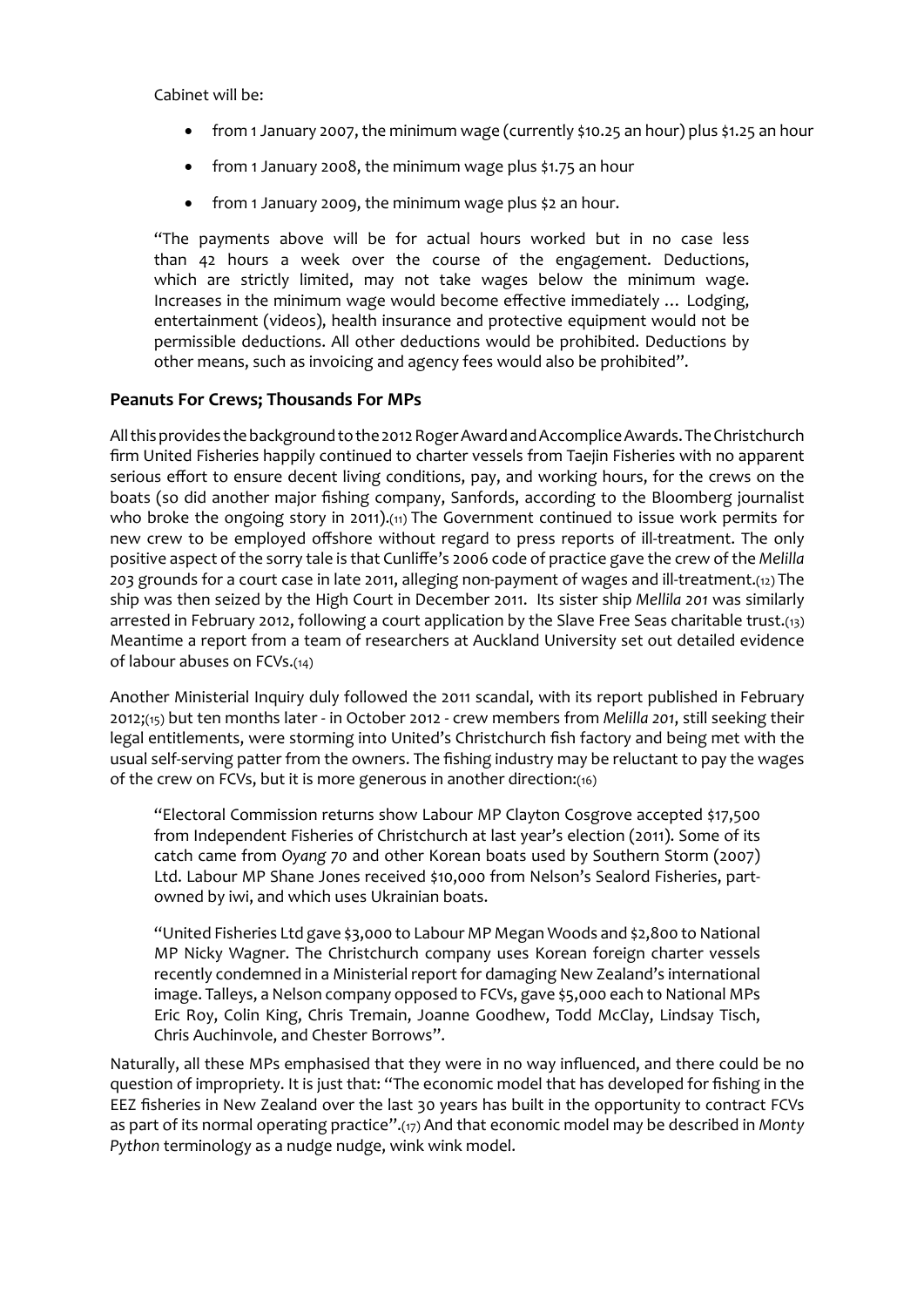#### **Squeezing Prices & Wages**

#### And so to the 2012 Roger winners: Taejin Fisheries Co Ltd and accomplices, United Fisheries and **the Government.**

Taejin Fisheries is a Korean company, operating fishing vessels under contract to UFL Charters Ltd, a subsidiary of United Fisheries Limited, of Christchurch. While the 2012 Roger Award goes to Taejin for the treatment of its fishing crews, both the Government and United Fisheries have won Accomplice Awards for their part in the regulation and operation of foreign chartered vessels' (FCVs) arrangements. FCVs catch a large proportion of the quota-managed fish species mostly found within the EEZ. They deliver the fish to the New Zealand fishing companies, in this case United Fisheries, which then sells the fish, almost all of which is exported. Very little of the fish caught in the EEZ enters New Zealand's domestic market.(18) The international market price for the type of fish caught and the form in which it is delivered determines the export price, and "the key financial drivers of the EEZ fishing industry are revenue, the cost of obtaining sufficient ACE (annual catch entitlements) to cover catch, crew wages and fuel costs."(19)

#### **Private Companies Should Have Finances Made Public**

Evidently, in their drive to operate profitably in this export area, the New Zealand fishing companies squeeze the price paid to their contractors; in this case United Fisheries squeezes Taejin. The contractors also hold down costs, in part by imposing very long hours on their fishing crews, and underpaying them. There is no solid financial information available about Taejin Fisheries, which is not registered in New Zealand. United Fisheries is a closely held family-owned New Zealand company. New Zealand's financial reporting regime allows such companies to keep their financial affairs private but, in 2010, the Ministry of Economic Development (MED) considered changing the statutory requirements for financial reporting. Whether economically significant companies should file audited financial reports was one of the matters considered. Of course they should these companies can have a major impact on matters that affect everyone, and have significant public policy implications. Part of the price for the privilege of incorporation should be public accountability, and that includes making publicly available financial information about a company's operations.

In his submission responding to the discussion document, Andre Kotzikas, United Fisheries Chief Executive Officer said that the United Fisheries Holdings Group "employs approximately 185 people within New Zealand, has an annual turnover in excess of \$80m (mostly exports), and assets of +/- \$58m", and that there are, in addition, "substantial assets in this fishing enterprise not held within the UFHL Group Company structure."(20) Kotzikas' view, shared by others, was that the primary reason for preparing financial reports is for shareholders to hold management accountable for financial operations, and "parties other than the owners do not and should not have rights to financial information of a privately owned entity, except by mutual consent". Rejecting the idea that "economically significant companies should be required to produce and file publicly accessible audited reports", Kotzikas argued that, "the arguments supporting this stand [are] rather thin, and certainly have not been tested by rigorous debate or evidence of market failure or dysfunction". (21)

United Fisheries' well-deserved 2012 Accomplice Award demonstrates why Kotzikas' view should be rejected. United Fisheries' role in the appalling treatment of foreign fishing crews damages New Zealand's international reputation in the fishing industry, and undermines the clean and green image New Zealand likes to project in foreign markets. Further, international and local concerns about "ethical and sustainability standards" in New Zealand's EEZ fishing activities may damage New Zealand access to product markets, including but not limited to, the seafood industry.(22) The fact that United Fisheries is a family-owned company is not a valid reason for exempting it or other economically significant companies from filing on the public record audited financial reports.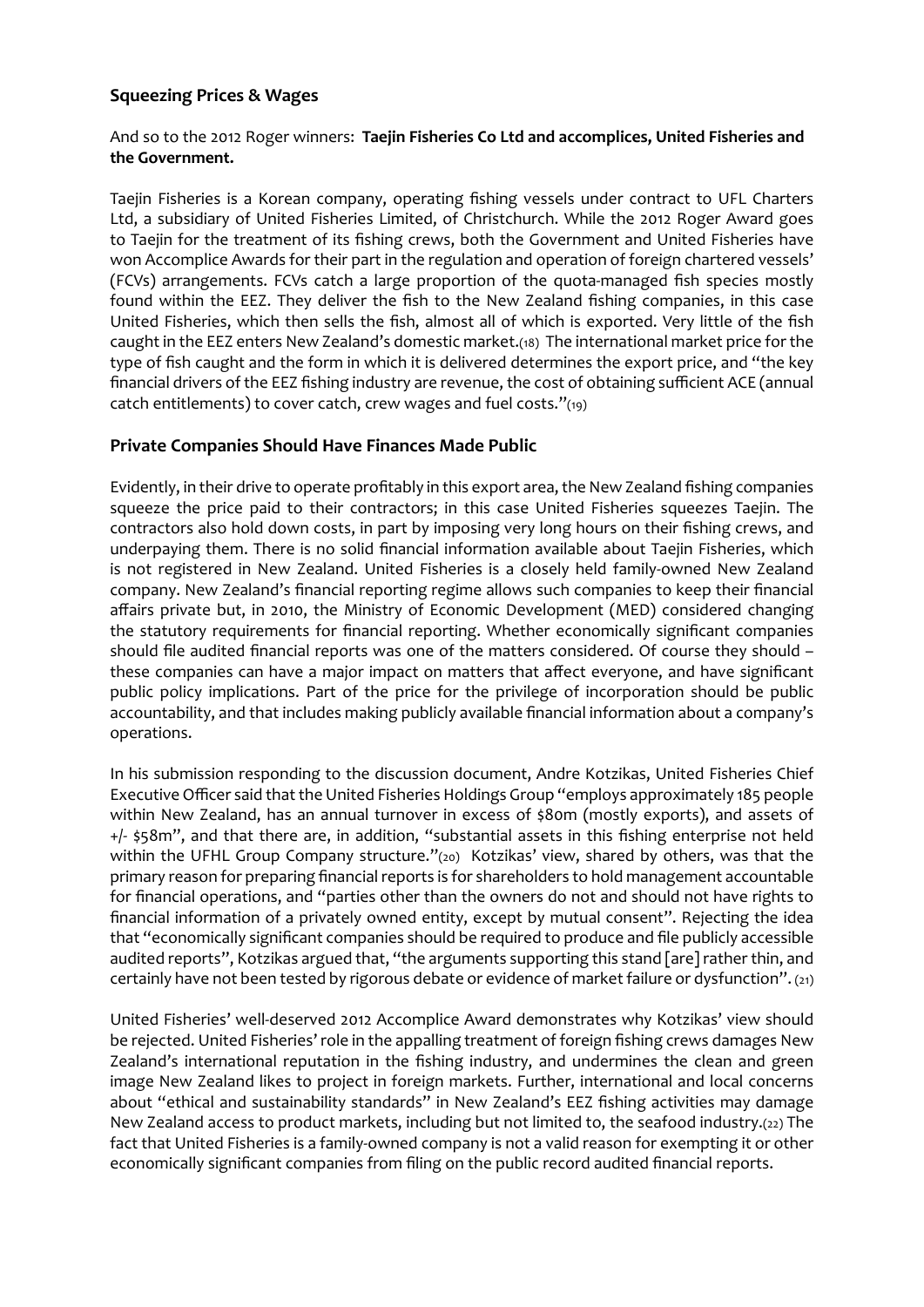#### **NZ Weak On Maritime Law; Hasn't Signed Key Conventions**

New Zealand's government also deserves its Accomplice Award for its complicated nudge nudge, wink wink economic model that has indeed built in FCV opportunities which facilitate the exploitation of FCV crew. Fishing by FCVs within New Zealand's Exclusive Economic Zone occurs within a complicated mix of maritime law and domestic law which limits the New Zealand government's power to require acceptable conditions on those vessels. Creating and maintaining this complicated mix has allowed successive Governments to conduct their public handwringing exercises whenever public attention is drawn to the conditions imposed on these people.

New Zealand has full sovereignty over activities within its 12 nautical mile territorial limit, but its rights in the EEZ area relate "primarily [to] the right to exploit and manage fisheries and other natural resources and to protect the marine environment".(23) Under maritime law, New Zealand has jurisdictional powers over vessels sailing under the New Zealand flag, but vessels sailing within the EEZ under the flag of a different country are under the jurisdiction of that country. Unlike most other developed countries, New Zealand's government allows the FCVs working within its EEZ to operate under flags other than New Zealand's. According to the Ministry report, "fishing in the EEZ of most other developed countries ... is carried out almost exclusively by domestically flagged vessels." $(z_4)$  The fishing vessel's "flag state has responsibility for the health, safety and qualifications of crew on board its fishing vessels and for the safety standards of the vessel's construction and operation".(25) Nudge nudge.

In addition to maritime law, there are various International Maritime Organisation (IMO) conventions, but "fishing vessels and crew are expressly excluded from" those conventions. The New Zealand government is a signatory to some of the IMO conventions but has not signed the two IMO conventions developed to deal with fishing vessel safety, and standards of training, certification and watchkeeping.(26) The International Labour Organisation has developed conventions covering migrant workers and fishing crew. NZ's government has not signed these conventions.(27) Wink wink.

In 2006, New Zealand government officials, the Fishing Guild and the fishing industry agreed on a code of practice on foreign fishing crew. It is worth quoting from this code because, when he announced it, Immigration Minister David Cunliffe called it mandatory. But codes of practice are about self-regulation. They allow the Government to claim it has done something, and rely on industry members, in this case members of the fishing industry, to observe it. This code is supposed to "impose a broad range of employment requirements on the use of foreign labour on foreign flagged FCVs operating within the EEZ".(28) "Individual New Zealand companies must agree to abide by the terms of the code of practice in order to secure immigration approvals for foreign  $C$ rew." $(z<sub>9</sub>)$  The code of practice requires the New Zealand company to monitor practices on the FCVs, including the minimum remuneration requirements which are based on New Zealand's labour laws. (30)

## **"Voluntary Compliance"**

In other words, the code of practice is not law - it depends on voluntary compliance by the very people who stand to gain by ignoring it. Nudge nudge, wink wink. In 2012, Kotzikas, who said he boarded the FCVs to check standards, had not heard complaints from crew members. He reportedly described New Zealand's labour laws as "a thousand pages of, you know, beautiful stuff", but believed those laws "did not necessarily apply beyond New Zealand's 12-mile territorial radius". Nudge nudge, wink wink, say no more!